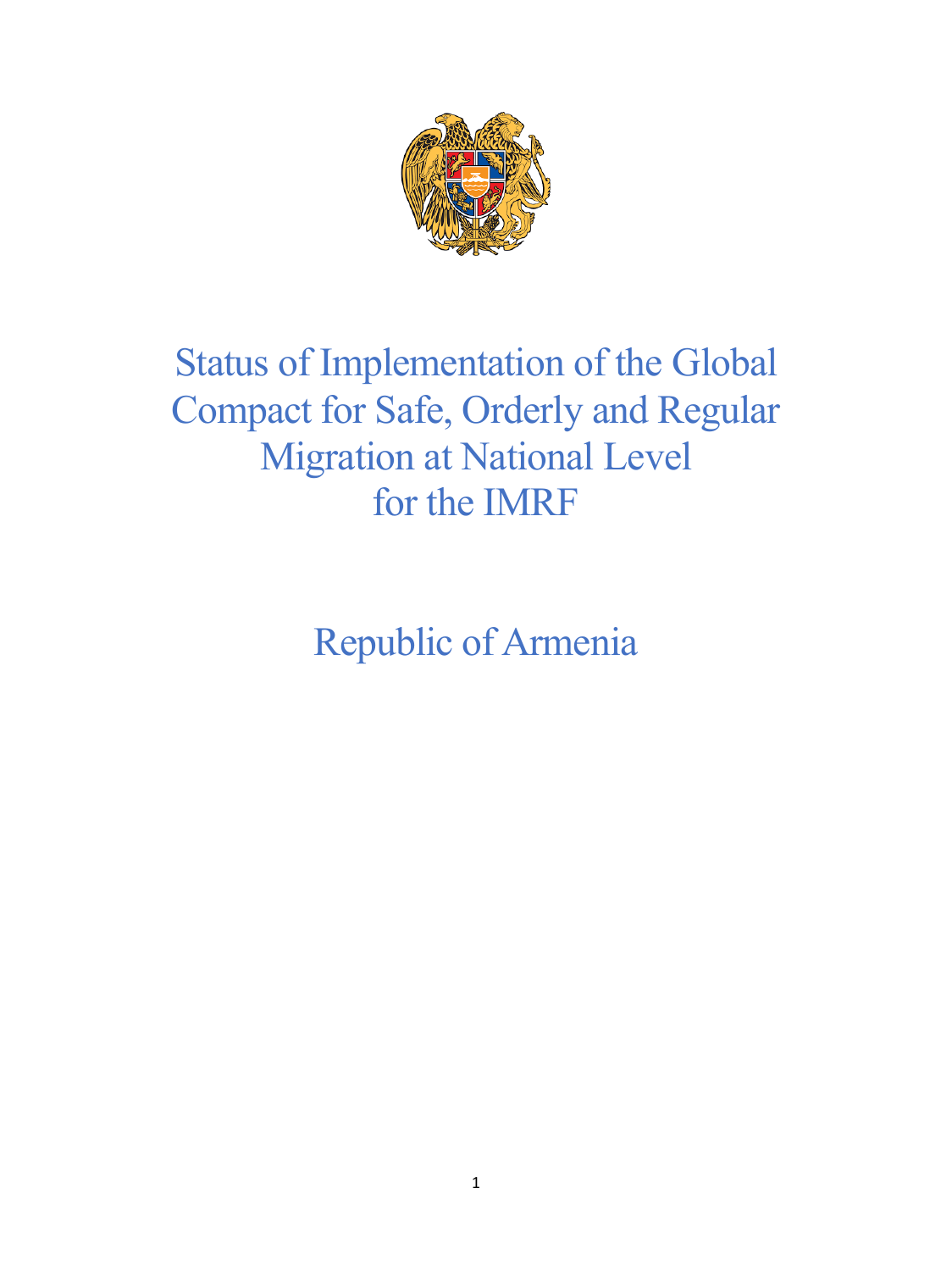# **Contents**

| 1. |                                                                                                 |  |
|----|-------------------------------------------------------------------------------------------------|--|
| 2. |                                                                                                 |  |
| 3. |                                                                                                 |  |
|    |                                                                                                 |  |
|    | Objective 2 Adverse Drivers and Structural Factors that Compel People to Leave their Country of |  |
|    |                                                                                                 |  |
|    |                                                                                                 |  |
|    |                                                                                                 |  |
|    |                                                                                                 |  |
|    |                                                                                                 |  |
|    |                                                                                                 |  |
|    |                                                                                                 |  |
|    |                                                                                                 |  |
|    |                                                                                                 |  |
|    |                                                                                                 |  |
|    |                                                                                                 |  |
|    |                                                                                                 |  |
|    |                                                                                                 |  |
|    |                                                                                                 |  |
|    |                                                                                                 |  |
|    |                                                                                                 |  |
|    |                                                                                                 |  |
|    |                                                                                                 |  |
|    |                                                                                                 |  |
|    |                                                                                                 |  |
|    |                                                                                                 |  |
|    |                                                                                                 |  |
| 4. |                                                                                                 |  |
| 5. |                                                                                                 |  |
|    | Annex 1 Migration Concept Mapped to the GCM Principles (Table 1) and Objectives (Table 2) 26    |  |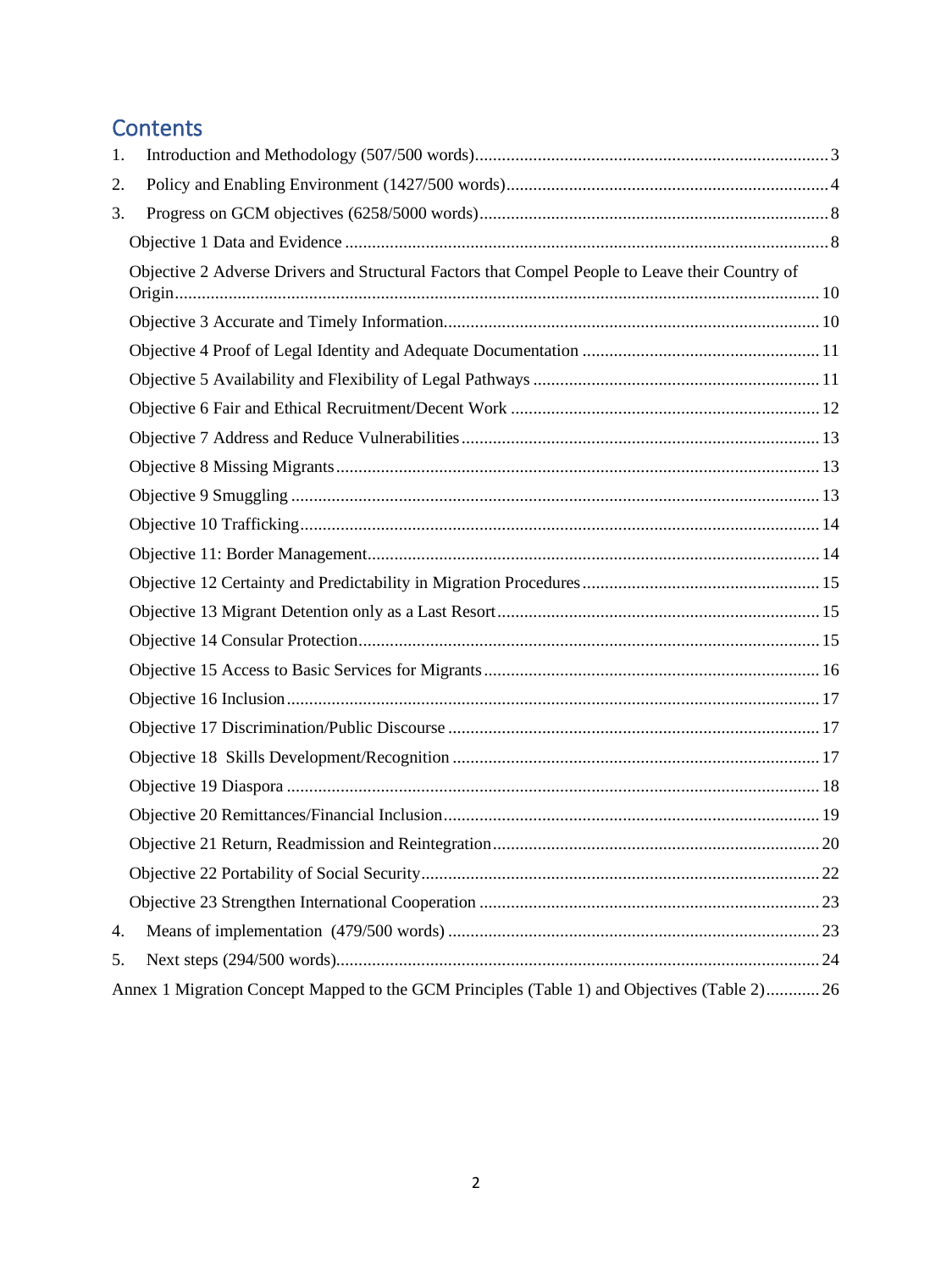# <span id="page-2-0"></span>1. Introduction and Methodology

The Republic of Armenia was among the 152 Member States to vote in favour of the Global Compact for Safe, Orderly and Regular Migration (GCM) at the United Nations General Assembly on 19 December 2018. The Republic of Armenia welcomed the GCM's comprehensive approach to the governance of migration and accordingly participated in the first voluntary review of the GCM, which was conducted between 27 July and 25 August 2020, and is fully participating in reviewing the status of implementation of the GCM ahead of the first International Migration Review Forum (IMRF) in May 2022. The Republic of Armenia is also in the process of applying to join the Champion Countries Initiative<sup>1</sup>.

The Migration Service of the Ministry of Territorial Administration and Infrastructure (from now on referred to as the Migration Service), as the primary body responsible for migration policy development, was responsible for the implementation of the National Voluntary Review. The Migration Service was in turn supported by the International Organization for Migration (IOM) Mission in Armenia who appointed an international consultant to review the status of implementation of the GCM. The review was implemented between 11 February 2022 and 28 February 2022.

The review was prepared through online consultations and desk-based research. The review included consulting the reports of government and non-governmental stakeholders of relevance to achieving the GCM objectives. Different stakeholders including different government actors and structures, and non-governmental actors were consulted with respect to developments in the policy and practices of the Government of the Republic of Armenia as they relate to the 23 objectives outlined in the Global Compact for Safe, Orderly and Regular Migration (GCM). To ensure a whole-of-government and whole-of-society approach to the Voluntary National Review, following the vision and guiding principles of the GCM (paras 8 to 15), the following actors were consulted:

- The Migration Service (Ministry of Territorial Administration and Infrastructure) (n=2)
- Ministry of Labour and Social Affairs (n=3)
- Office of the High Commissioner for Diaspora Affairs of the Prime Minister's Office of the Republic of Armenia (n=3).
- United Nations Country Team, Republic of Armenia (n=9)
- Caritas Armenia (n=1)
- Repat Armenia Foundation (n=1)

In total, 19 people were involved in the consultations. Consultation interviews focused on capturing: 1) the main policy development since the last GCM review; 2) planned policy reforms

<sup>1</sup> https://migrationnetwork.un.org/champion-countries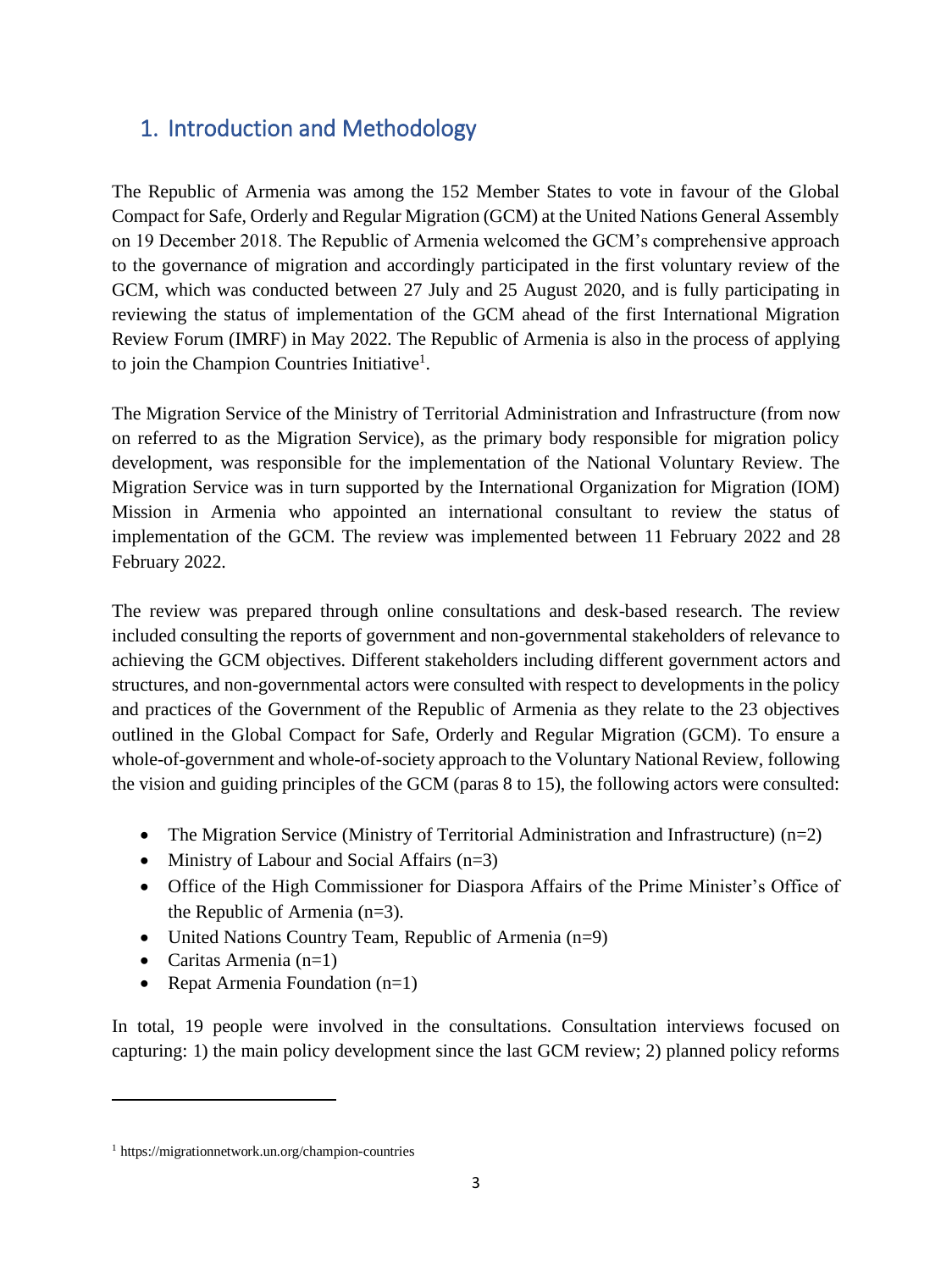that may support GCM implementation in the future; 3) challenges faced; 4) resource requirements. In future reviews, a more extensive list of stakeholders may be involved in the review process through the organization of roundtable discussions on different aspects of GCM implementation. The review focused primarily on policy developments since the submission of the country's first National Voluntary Review in September 2020<sup>2</sup> although some references are made to developments before this date to contextualise said developments.

The National Voluntary Review for the Republic of Armenia has been structured following the indicative outline for Member States to review the status of implementation of the GCM at national level, in preparing for the IMRF, provided by the United Nations Network for Migration.

# <span id="page-3-0"></span>2. Policy and Enabling Environment

The migration policy of the Republic of Armenia has faced several tests and challenges in recent years. The challenges were conditioned not only by Covid-19 pandemic, but also by the war of aggression unleashed against Nagorno-Karabakh people by Azerbaijan, which threatened not only global peace and security, but also led to a regional humanitarian crisis, and mass displacement. Gross violations of human rights, including in armed conflicts, are among multiple and complex factors leading to forced displacement of people. As a result of this aggression more than 91.000 Armenians were displaced from their homes, 88 % of whom were women and children. These people had to leave their homes to escape mass atrocities. More than 40,000 people were deprived of their homes and property, vital infrastructure was destroyed, including schools and hospitals. Many of those people have become victims of repeated forced displacement, since they first had fled ethnic cleansing committed by Azerbaijan in the 1990s. During the recent aggression these people were displaced again, while still facing the consequences of the humanitarian crisis. The accommodation for displaced population remains among the most pressing issues.

Snap elections were held in June 2021 which led to the reinstatement of Nikol Pashinyan as a Prime Minister. Next to the above-mentioned challenges, international restrictions on movement in relations to the COVID-19 pandemic led to economic and social challenges, in particular for seasonal migrants from Armenia, their families and communities, as well as for migrant workers residing in the Republic of Armenia. The situation in Ukraine will likely also impact the Republic of Armenia, with an estimated half a million ethnic Armenians in Ukraine, and more than two million in the Russian Federation. While these challenges have clear impacts on efforts to implement the commitments of the GCM in the Republic of Armenia, they also create opportunities to further develop and refine the approach to migration policy, as this report documents. Before reviewing the GCM objectives in turn, the remainder of this section presents a brief overview of the current policy environment.

<sup>2</sup> <https://migrationnetwork.un.org/resources/armenia-gcm-voluntary-national-report-regional-review-europe-and-north-america>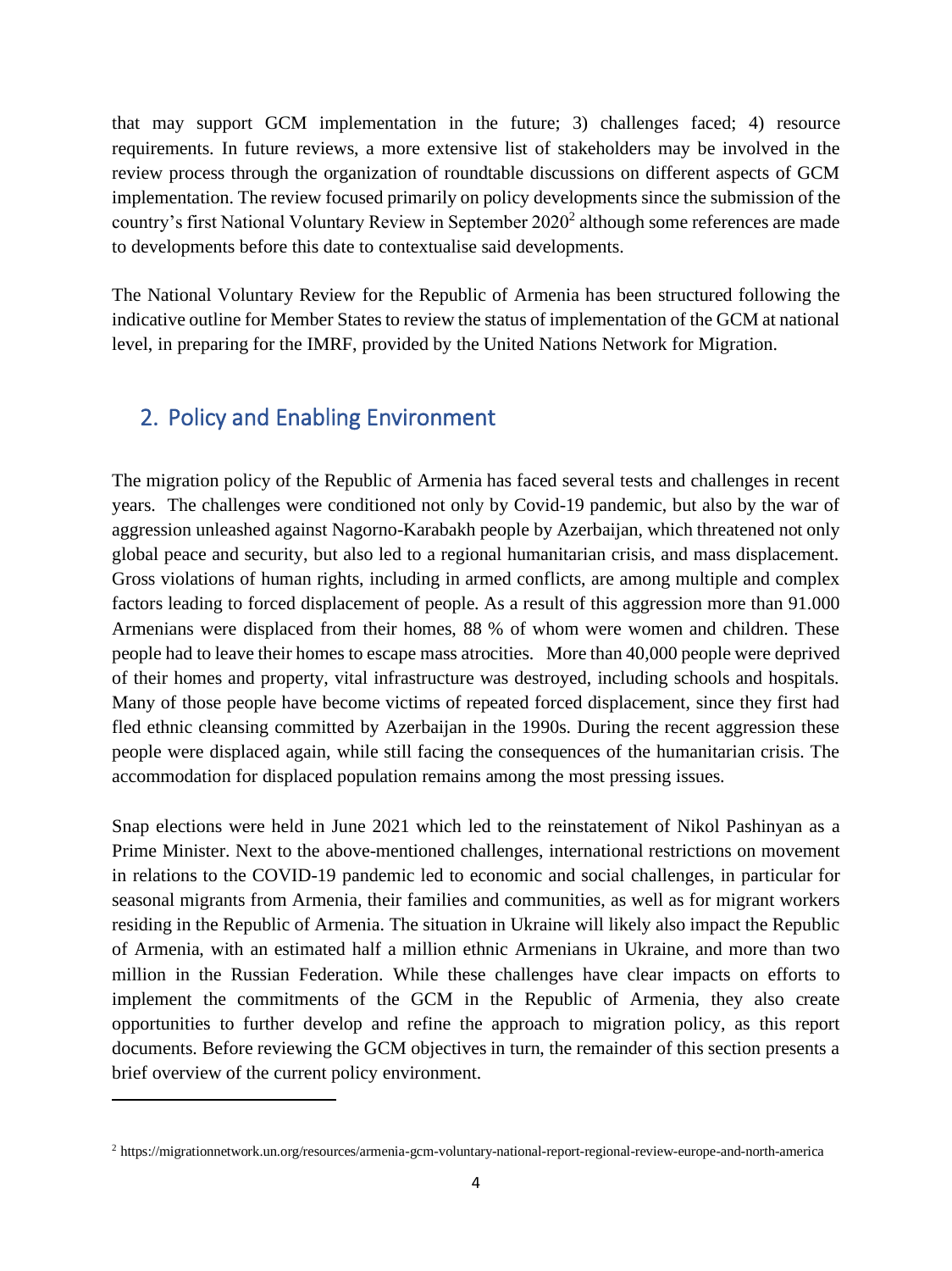The main Government body in charge of migration-related policy in the Republic of Armenia is the Migration Service of Armenia, which continues to operate within the Ministry of Territorial Administration and Infrastructures. Planned government reforms that would have seen the Migration Service move to a new Ministry of Interior in 2021 have faced delays owing to the war and the ongoing COVID-19 pandemic. However, plans to create the new Ministry of Interior were approved by the Government in April 2021. This will see the Migration Service and the Police Passport and Visa Department brought under the same ministry. The Government have approved plans to have at least 50 percent of the staff for the new Ministry hired by 2023, but many other aspects of the reform are still to be determined. Many other agencies are also involved in migration-related issues such as the Office of the High Commissioner for Diaspora Affairs, the Ministry of Foreign Affairs through its Consular Department; The Ministry of Labour and Social Issues; the National Security Service (NSS), particularly the Border Guard troops; the Police; Ministry of Justice; the Ministry of Health, Police Passport and Visa Department and others. Coordination between these various agencies continues to be a challenge in policy development and implementation. However, with the new reforms, it is anticipated that a Migration Council will be established, headed by the new the Ministry of Interior to support better collaboration and coordination between different actors with a migration related mandate.

In recent years, the further development of migration policy in the Republic of Armenia has been highly prioritised by the Government as reflected in the 2020-2050 Armenia Transformation Strategy; the National Security Strategy of Armenia<sup>3</sup>; the 2021-2026 Programme of the Government<sup>4</sup>; the new state migration concept (adopted in May  $2021$ <sup>5</sup>. Significantly, the Program of the Government of the Republic of Armenia 2021-2026 devotes a section (Chapter 4.2) to migration identifying a number of key priorities (Box  $1$ )<sup>6</sup>.

<sup>&</sup>lt;sup>3</sup> National Security Strategy of the Republic of Armenia: A Resilient Armenia in a Changing World, July 2020, Available here: https://www.gov.am/en/National-Security-Strategy/

<sup>4</sup> Program of the Government of the Republic of Armenia 2021-2026, Annex to RA Government Decree No 1363-A Of August 18, 2021

<sup>5</sup> Conceptual Framework of the Republic of Armenia for the State Management of Migration, 2021

<sup>6</sup> The first time that the Government Programme included a dedicated chapter on migration was in 2019.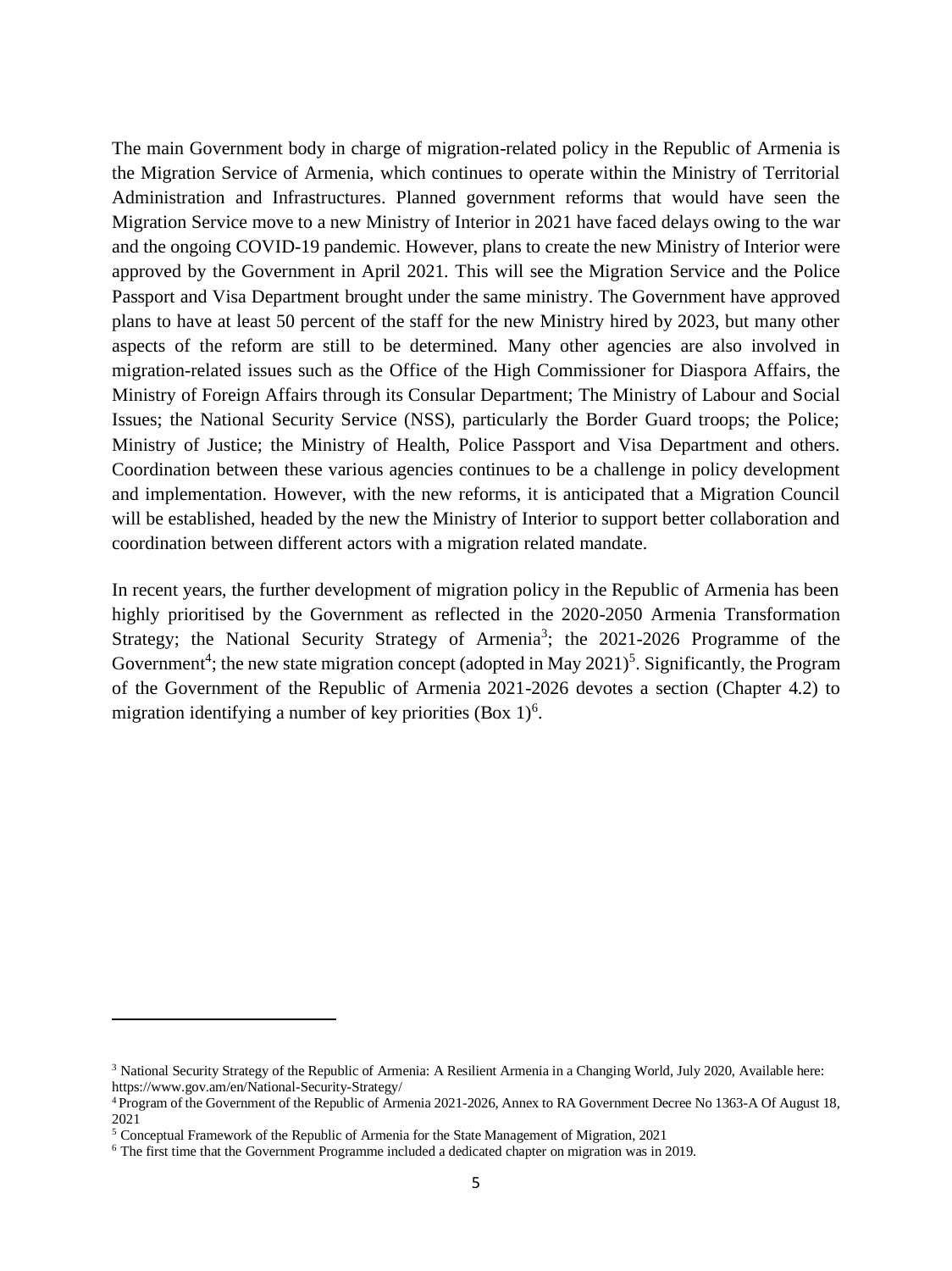Box 1: Migration Priorities in the Program of the Government of the Republic of Armenia 2021- 2026

- o Implementing institutional reforms in the migration management system,
- o Digitalizing the migration process management systems,
- o Digitalizing, streamlining and automating the services provided to citizens and foreigners,
- o Digitalizing and streamlining the system for issue of work permits and residency cards to foreign citizens in the Republic of Armenia,
- $\circ$  Ensuring the implementation of actions as envisioned in the concept paper for public administration of migration of the Republic of Armenia which aim to address the issues of integration and reintegration, management of migration flows, crisis management in case of massive inflow of forced migrants, boosting repatriation,
- o Improving mechanisms for admission of foreign citizens and stateless persons seeking asylum in the Republic of Armenia,
- o Effective organization of readmission processes in line with the international obligations assumed in the mentioned area.

Since 2000, the Republic of Armenia, migration policy and practice has been guided by a National Concept for State Regulation of Migration. The migration concept has been revised several times to respond to changing circumstances<sup>7</sup>. It was revised in 2004, in 2010<sup>8</sup> and in 2017 and was in the process of being revised during the first NVR, with its finalisation and adoption occurring in the current reporting period, in May 2021<sup>9</sup>. The new Conceptual Framework for Migration and Action Plan for 2021-2022 identifies that the 'emergency management of migration is strictly necessary not only to respond to an already existing situation, but also to prepare for anticipated new challenges<sup>10</sup>' and, as further discussed below, the Government of the Republic of Armenia has taken steps to further improve its migration policy through devoting more attention to preparedness.

<sup>&</sup>lt;sup>7</sup> One of the key changes in the 2010 migration concept compared to the 2000/2004 concepts was the inclusion of return and readmission. Where the earlier Concept had focused on emigration, owing to high levels of emigration from the Republic of Armenia in the post-Soviet period in the 1990s, by 2010, the focus had shifted to repatriation. With the changing migration dynamics in the country, the new revised migration concept, devotes attention to immigration as well as to the linkages between migration and development and emergency management.

<sup>&</sup>lt;sup>8</sup> "Concept Paper on the Policy for the State Regulation of Migration in the Republic of Armenia" adopted by the Republic of Armenia Government Protocol Decision N51 on 30 December 2010

<sup>9</sup> Conceptual Framework of the Republic of Armenia for the State Management of Migration, 2021

 $10$  Ibid. (p.14).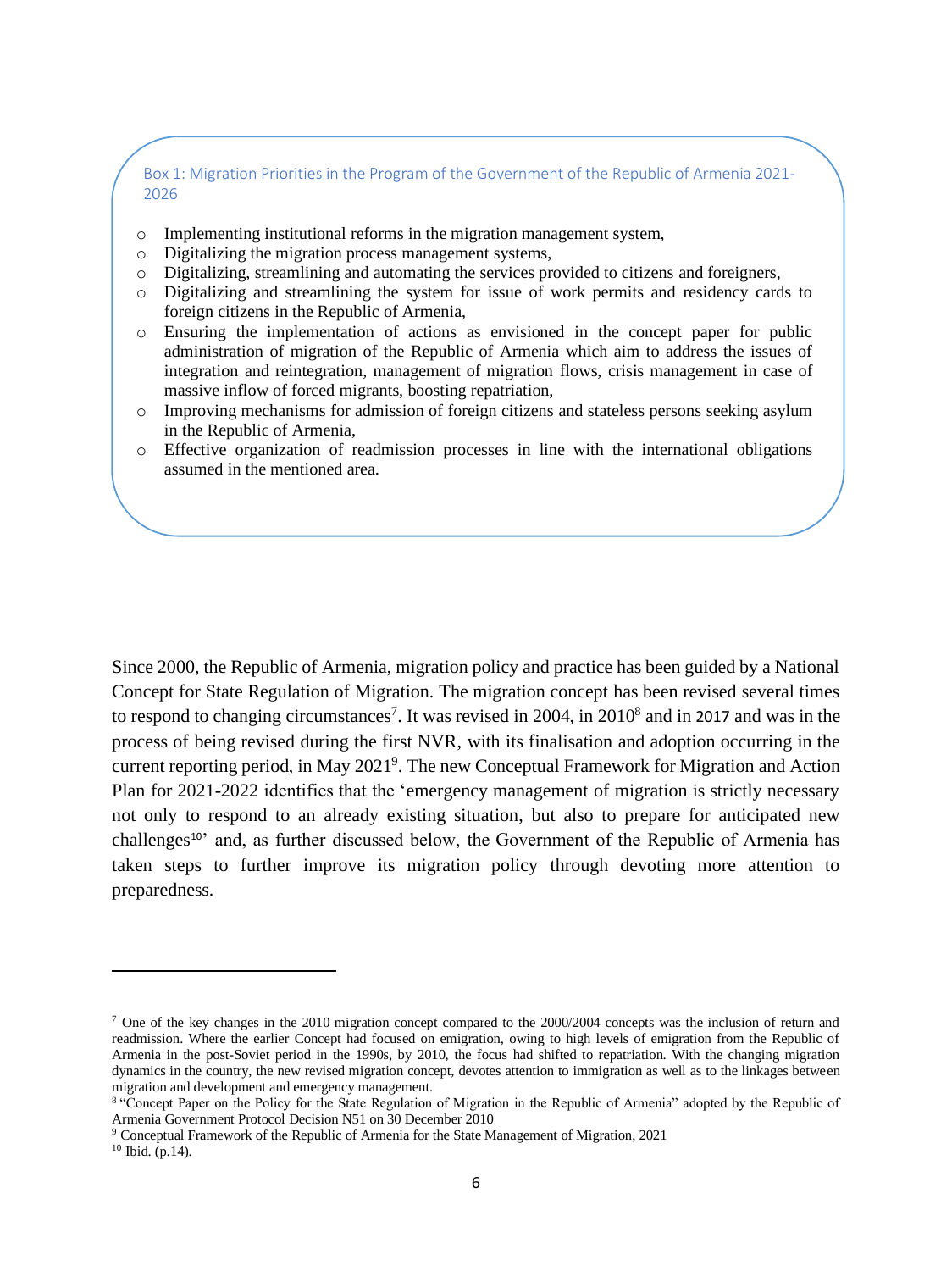A draft version of the revised Migration Concept was reviewed during the first  $NVR<sup>11</sup>$  to assess its alignment with the principles and objectives of the GCM. In the process of conducting this second review exercise, the finalised Migration Concept was again assessed (see Annex 1). The concept is well aligned to the objectives of the GCM and a number of other international commitments:

'This Conceptual framework shall contribute to delivering on Armenia's international commitments assumed under the agreements between Armenia and the European Union on visa facilitation, on readmission of persons residing without authorization; within the framework of the United Nations Sustainable Development Goals, United Nations Global Compact on Safe, Orderly and Regular Migration and the Global Compact on Refugees, the 1951 Geneva Convention on Refugees and the 1967 Protocol on the status of refugees $12$ .

While the nine strategic goals of the concept have remained largely the same, the revised concept expands the scope of ambition with regards to the strengthening of migration management in Armenia line with the GCM. Some notable changes include:

- Stronger emphasis on gender-equality.
- More focus on evidence-based policy, including through improving evaluation mechanisms and ensuring adequate resources for implementation.
- More specific objectives relating to increasing the impact of migration on sustainable human development.
- Particularly in the context of the increased number of displaced persons, a more concrete approach to increasing the level of preparedness to respond to migration crises.

The conceptual framework will be the basis through which four programmes will be developed. Each programme will be approved by Resolution of the Government, and will contain "an evidence-based, needs-based and gender sensitive action plan<sup>13</sup>" and an evaluation strategy. The programmes include the following:

- 1) Regulation of integration and reintegration issues (submitted to government for approval in December 2021).
- 2) Management of migration flows (drafting will begin after institutional reforms).
- 3) Emergency management of massive inflows of forced migrants (draft currently with stakeholders for comments, due to be submitted to the government at the end of March 2022).
- 4) Stimulation of repatriations (drafting will begin after the approval of the Law on Repatriation).

<sup>11</sup> <https://migrationnetwork.un.org/resources/armenia-gcm-voluntary-national-report-regional-review-europe-and-north-america>

<sup>&</sup>lt;sup>12</sup> Conceptual Framework of the Republic of Armenia for the State Management of Migration,  $2021$  (p.6)

<sup>13</sup> Conceptual Framework of the Republic of Armenia for the State Management of Migration, 2021 (p.39)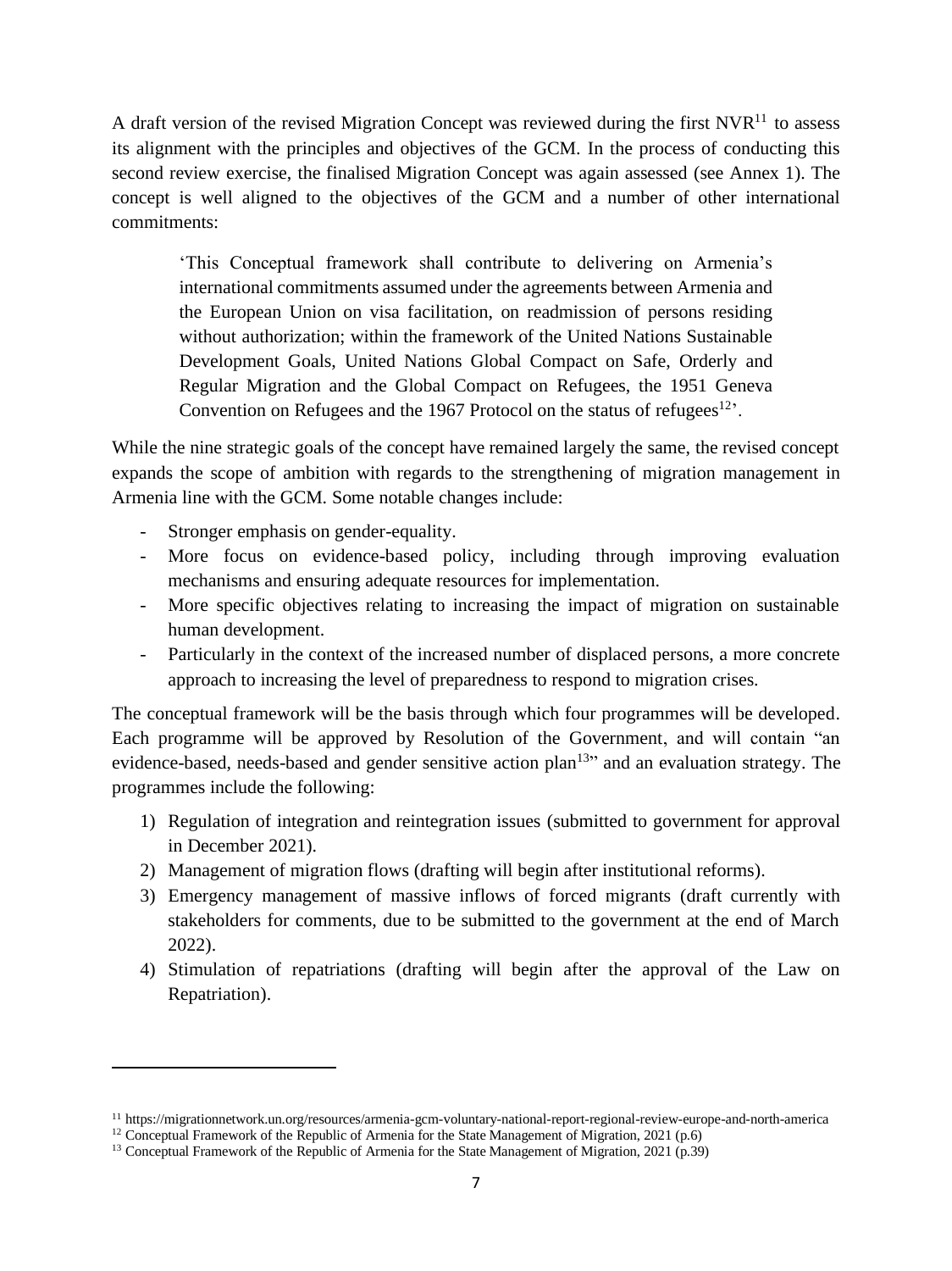### <span id="page-7-0"></span>3. Progress on GCM objectives

The principles and objectives of the GCM are well integrated into Armenia's policy and practice. The Migration Concept well reflects the GCM principles (see Annex 1). Owing to the migration context in the country, and recent events, however, some objectives are naturally prioritised (such as those relating to addressing and reducing vulnerabilities (objective 7); return and reintegration (objective 21), diaspora (objective 19), and integration (objectives 5, 15 and 16). The remainder of this section highlights some key development as they relate to the various objectives of the GCM, with more space devoted to elaborating on areas where noteworthy developments have occurred in policy and practice.

#### <span id="page-7-1"></span>Objective 1 Data and Evidence

The Republic of Armenia has been working on improving its migration data capacities for a long time, although acknowledges that much work still needs to be done in this area, particularly with respect to the sharing of data across different government ministries to ensure the goal of developing evidence-based action plans as outlined above can be realized.

The first Extended Migration Profile for the Republic of Armenia (2013-2017) was published in  $2019<sup>14</sup>$ . The second Extended Migration Profile for the Republic of Armenia (2018-2022) is currently being developed although has faced delays owing to some internal discussions regarding the review process. Since the last review of GCM implementation, the Statistical Committee of the Republic of Armenia (ArmStat) has, however, produced two migration snapshots (2018 and 2019) in cooperation with IOM. The latest Migration Snapshot of the Republic of Armenia (2019) was published in December 2021<sup>15</sup>. The Migration Snapshot 2020 is due to be published by the end of 2022.

A process of nationalizing the SDGs in the field of Migration and Development began in 2016. A multi-stakeholder workshop was organized, which brought together over 60 participants from government and non-government organizations, IOs, and UN Agencies. The process identified five priority targets and proxy indicators were developed and partially adopted by the Government<sup>16</sup>. The UN has since established the SDG Task Force with the participation of ArmStat and the Prime Minister's Office which led to the launch of a National SDG Reporting Platform using the 'Open SDG' Platform. The website is live and can be accessed through the

<sup>&</sup>lt;sup>14</sup> Migration Service of the RA Ministry of Territorial Administration and Infrastructures (2019) Republic of Armenia: Extended Migration Profile 2013-2017, prepared in accordance with Point 4 of the Decision of the Government of the Republic of Armenia No 44 of 19 October 2017

<sup>15</sup> Armstat (2021) Migration Snapshot of the Republic of Armenia (2019) Available here: https://armstat.am/en/?nid=82&id=2436 <sup>16</sup> SDG Implementation Voluntary National Review (VNR) Armenia 2018: Report for the UN High-level Political Forum on Sustainable Development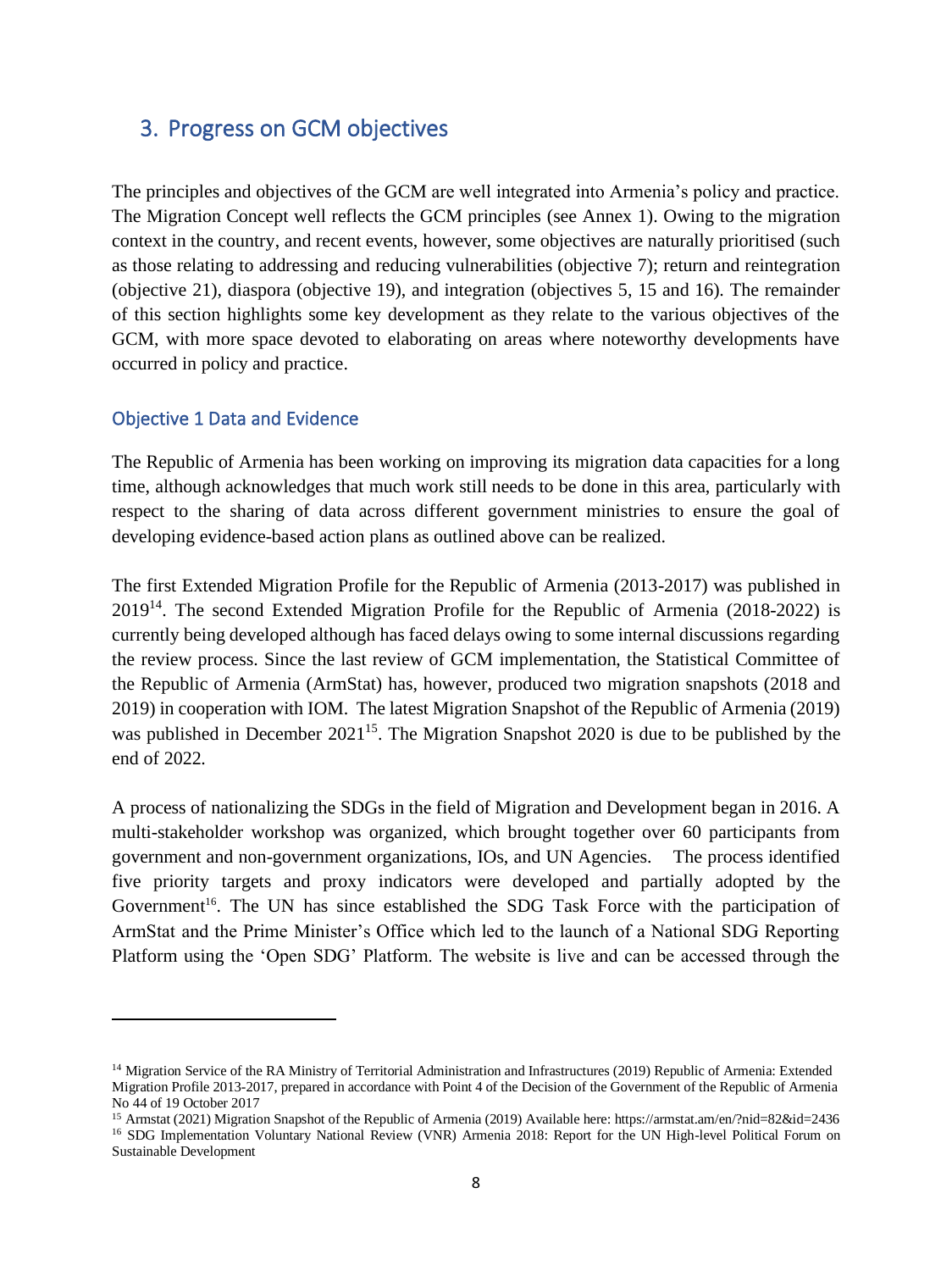ArmStat website<sup>17</sup>. On the site, data is available on the 'percentage of returned migrants who undertook paid work during the last 7 days' (10.7.2.a) (2015-2018) and the 'proportion of individual asylum applications granted' (10.7.2.b) (2015-2019). Data sources for the 'recruitment cost borne by employees as a proportion of yearly income earned in country of destination' (10.7.1.) and the 'number of countries that have implemented well-managed migration policies' (10.7.2) have still not been defined, and no progress has been made on developing other indicators of relevance to migration<sup>18</sup>.

The launch of the new Work Permit System as of 1 January 2022 holds the promise of more regular and updated data on the immigrant population in the Republic of Armenia (see [Objective 5](#page-11-0) [Availability and Flexibility of Legal Pathways](#page-11-0) for more information of the system). For example, in the first two months of 2022, 142 applications were made through the system, of which 60 have been approved, eight have been declined or terminated by the applicant, and 74 are currently being processed. The most common countries of origin among successful applicants thus far are Iran, India, Indonesia, South Korea, and the Philippines (see

<span id="page-8-0"></span>[Figure](#page-8-0) 1).

*Figure 1 Applicants to Work Permit System, Jan-Feb 2022*

<sup>17</sup> https://sdg.armstat.am/

<sup>&</sup>lt;sup>18</sup> Including Target 8.8 (labour rights), Target 10.c (remittances), Target 16.2 (human trafficking), and Target 4b (scholarships).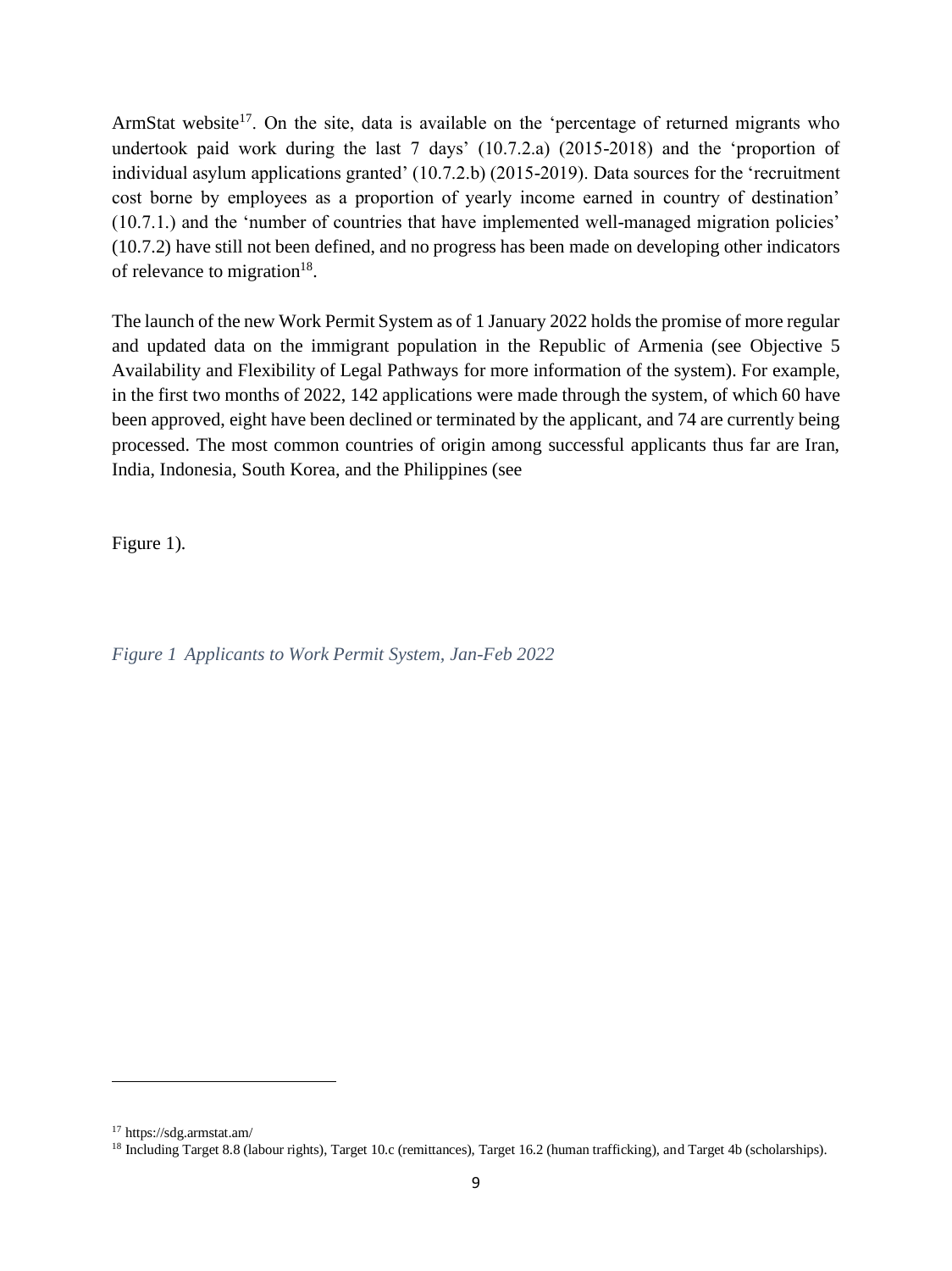

Source: Migration Service

### <span id="page-9-0"></span>Objective 2 Adverse Drivers and Structural Factors that Compel People to Leave their Country of Origin

As noted, one of the ambitions of the Republic of Armenia is to increase its population as outlined in the 2020-2050 Armenia Transformation Strategy. Part of this requires addressing the underlying factors that have driven migration from the country. While emigration slowed after the revolution in 2018, and again largely halted during the COVID-19 pandemic, and immigration has increased, Armenia continues to have a negative net migration rate. The Government is actively examining the relationship between demographic trends and migration patterns. With the support of UNFPA, the Ministry of Labour and Social Affairs are currently examining ways to reduce brain drain through the development of concrete policy recommendations based on an analysis of demographic trends.

#### <span id="page-9-1"></span>Objective 3 Accurate and Timely Information

The Republic of Armenia has placed significant emphasis on the provision of information at all stages of the migration cycle. This includes a network of Migrant Resource Centres (MRC), including a mobile MRC that provides information to potential migrants, information campaigns to address the risks of irregular migration, as well as labor migrants are informed on changes in the migration legislation of the countries of entry, and this is especially relevant and timely in the case of Russian Federation. Targeted campaigns have also been run to address specific vulnerabilities associated with migration. For example, IOM initiated a multi-media information and communication campaign on the prevention and detection of HIV/AIDS among urban labour migrants and mobile populations, received more than 150,000 engagements on social media and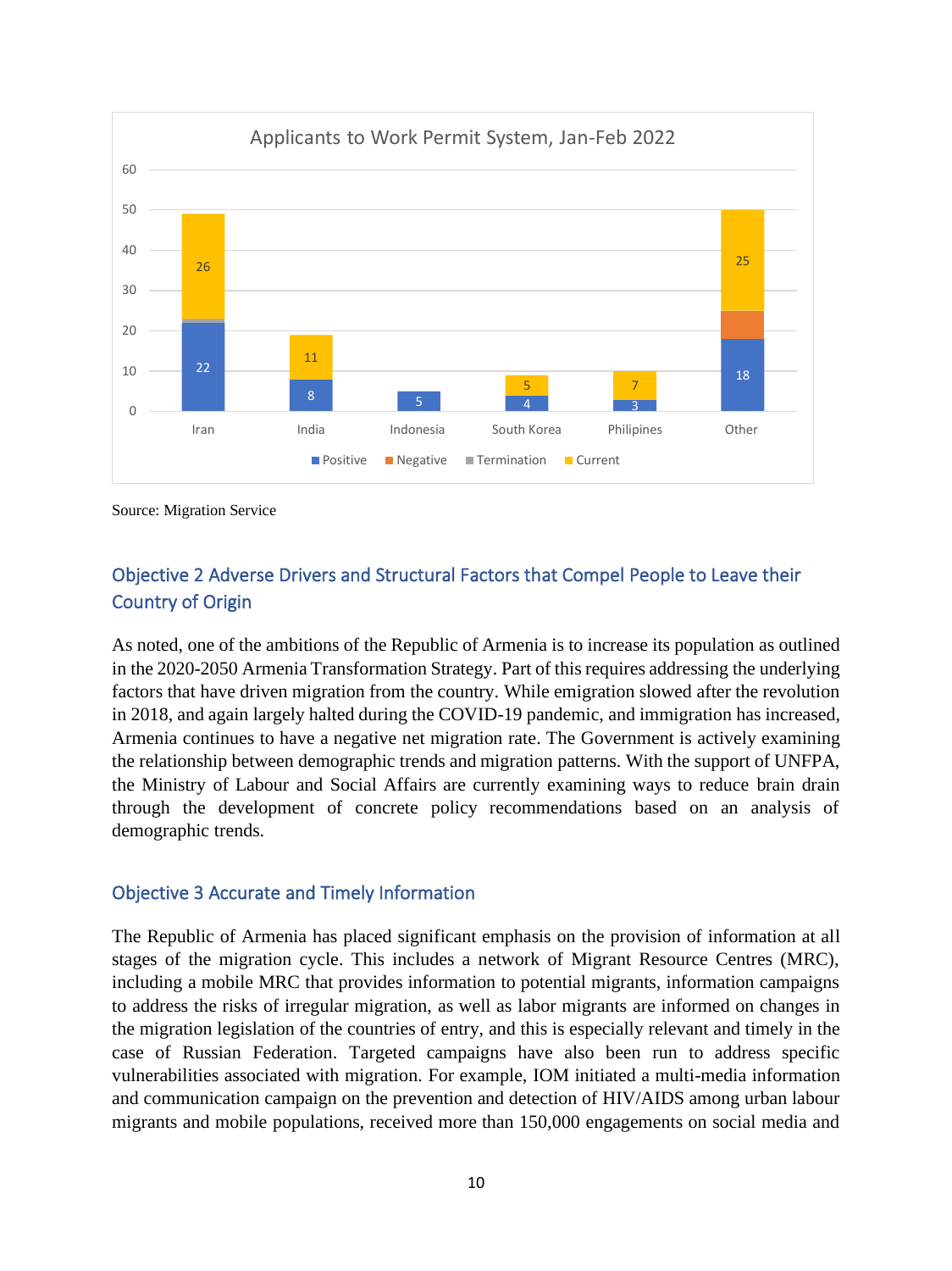contributing to improved results with regards to UNAIDS 90-90-90 targets for Armenia<sup>19</sup>. iMigrant was announced in 2018 with the information component of the project fastpacked owing to the COVID-19 situation. The system has proved useful in identifying people and informing then about COVID-19 related initiatives in the past years.

Information provision has also played a key role in the return stage of the migration cycle. As further elaborated under [Objective 21 Return, Readmission and Reintegration,](#page-19-1) information provision has been a core part of the 'State Program of Primary Support to the Reintegration of Citizens Returning to the Republic of Armenia (including forced returnees) which was adopted by government decree on 19 March  $2020^{20}$ . Returnees are provided with information on the legal framework, lists of health-care providers, social assistance frameworks, the pension system, information on compulsory military service, customs exceptions, documentation challenges (passports, dual citizenship). An updated version of the Guide for Reintegration and Returnees in Armenia was published by IOM in July 2021. In addition to this, an information desk for Armenian Return Migrants was established at "Zvartnots" International Airport from 1st December 2021 that is established in the framework of the ERRIN-Armenia Gov-to-Gov Project. An information leaflet is currently provided to return migrants, although there are also plans to digitise these materials using a QR code posted around the airport that allows returnees to access updated information to support in their return to Armenia. The Return and Reintegration Division of the Migration Service also has a telephone hotline for anyone requiring assistance. An online information system (#backtoarmenia) for citizens (as well as dual citizens) who intend to return to the Republic of Armenia has also been launched<sup>21</sup>. The IOM developed on-line platform MigApp providing country specific information to migrants was adapted to include information on Armenia. Awareness about MigApp is proactively shared with migrants, including via banners at the arrival section of the "Zvartnots" International Airport.

#### <span id="page-10-0"></span>Objective 4 Proof of Legal Identity and Adequate Documentation

Although the process towards the implementation of biometric identity and travel documents in Armenia has been underway for several years<sup>22</sup>, many citizens are still in possession of nonbiometric passports. The Police of Armenia are currently actively rolling out plans to replace nonbiometric passport with biometric passports. One action in this regard is the limitation of the validity of non-biometric passports to two years<sup>23</sup>. Currently, however, there is no mention of biometric passports on the 2022 draft state budget, which may hinder the realisation of this goal. IOM has also provided support to the Government in Identity Management, by 'developing the general terms and conditions, and drafting a contract for Biometric Passports and Nationals ID

<sup>&</sup>lt;sup>19</sup> United Nations Armenia (2021) UN Country Team in Armenia: Country Results Report 2020, p.62.

<sup>&</sup>lt;sup>20</sup> The State Program of Primary Support to the Reintegration of Citizens Returning to the Republic of Armenia (including Forced Returnees, Approved by the Decision N 336-L of 19 March, 2020 of the Government of the Republic of Armenia.

<sup>21</sup> http://www.tundarc.am/

<sup>22</sup> https://www.iom.int/news/iom-supports-government-implementation-biometric-identity-and-travel-documents-armenia

<sup>23</sup> https://news.am/eng/news/670232.html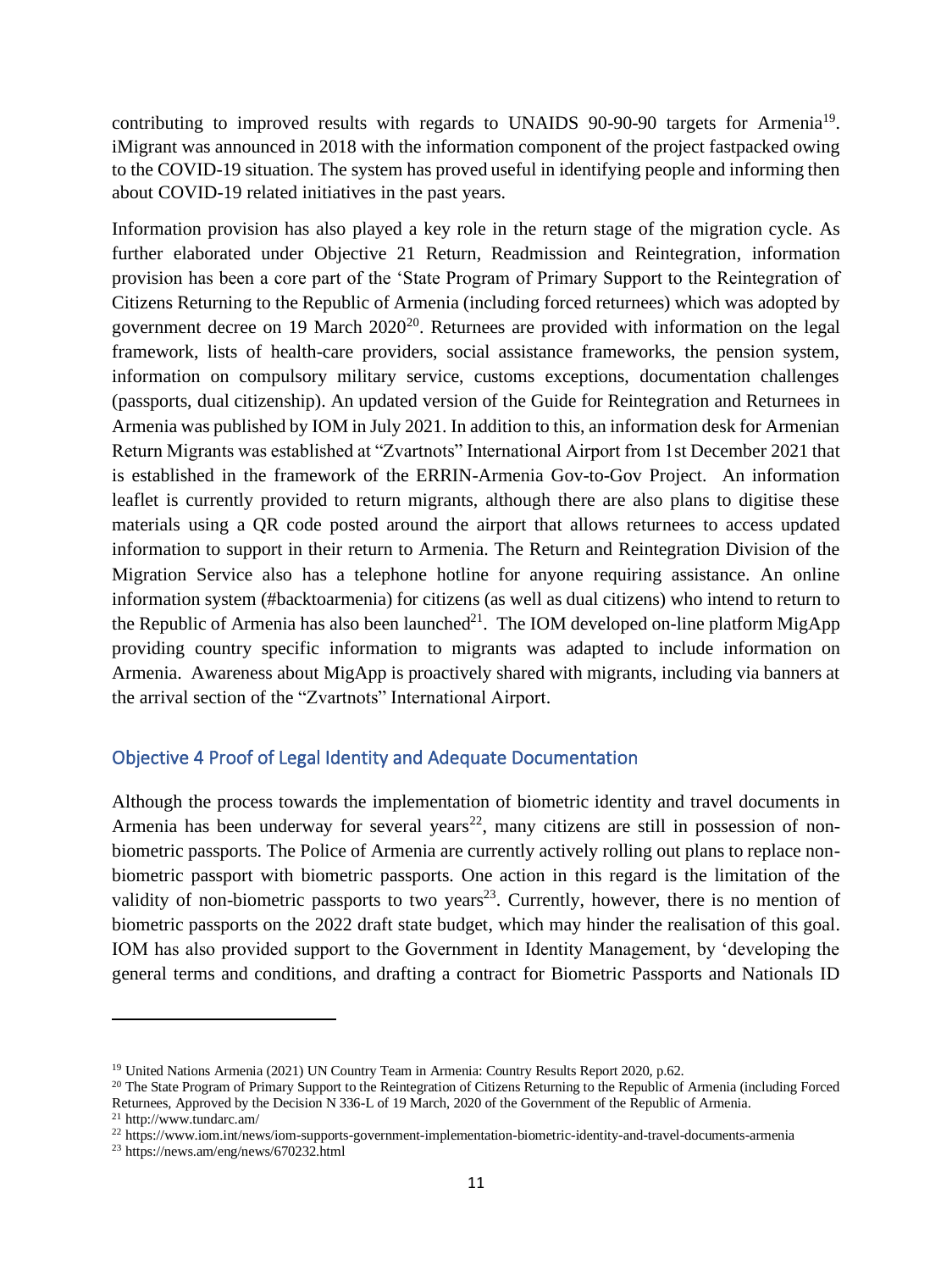Cards for the tender dossier in line with the International Civil Aviation Organization (ICAO) and International Organization for Standardization (ISO) standards<sup>24</sup>. The Government of the Republic of Armenia also provides citizens of Armenian with return certificates to facilitate their return to the country (See [Objective 21 Return, Readmission and Reintegration](#page-19-1) for more information).

#### <span id="page-11-0"></span>Objective 5 Availability and Flexibility of Legal Pathways

While the State Employment Agency of the Ministry of Labour and Social Affairs has issued work permits since 2018, a Law adopted in 2021 and Government Decree<sup>25</sup> adopted in December 2021 saw this responsibility transferred to the Migration Service. The transfer was accompanied by the development of a new system to manage the issuance of work permits. The Work Permit system<sup>26</sup> seeks to establish a transparent process for immigrants seeking to live and work in the Republic of Armenia. In the past, a migrant worker would have to first receive a work permit before applying to the Passport and Visa Department of the Policy for their residence permit. The new system integrates these functions with a view to enhancing interagency cooperation. The system was presented and discussed at a number of multistakeholder meetings, including with employers, to already anticipate potential implementation challenges prior to its launch on 1 January 2022<sup>27</sup>. Over time it is expected to make the procedure more straightforward for all parties involved and improve the availability of data on immigration to the Republic of Armenia (see [Objective 1 Data](#page-7-1)  [and Evidence\)](#page-7-1).

At the regional level, the Republic of Armenia became part of the Eurasian Economic Union (EEU) since 2015. The EEU allows the free movement of goods, services, capital, and labour between its Member States<sup>28</sup>. Given the scale of labour migration from the Republic of Armenia to the Russian Federation, in particular, membership in the EEU has facilitated the easier movement of labour migration from the Republic of Armenia.

While the initiation of the visa liberalisation dialogue (VLD) with the EU remains a priority for Armenia, as stated in the 2021-2026 Programme of the Government of the Republic of Armenia<sup>29</sup>, there has been little progress since the last NVR report in 2020. The Republic of Armenia has organized 11 official visits to EU countries, which has led to the resolution of many operational challenges.

<sup>24</sup> United Nations Armenia (2021) UN Country Team in Armenia: Country Results Report 2020, p.48.

<sup>&</sup>lt;sup>25</sup> Decree of the Government of the Republic of Armenia # 670-L of 30 April, 2020 On Approving the Program for the Introduction of an Electronic Management System to Issue Foreign Nationals Work Permits and Register Employment Contracts Concluded With Foreign Nationals

<sup>26</sup> <http://itis.am/work-permit>

<sup>27</sup> https://www.1lurer.am/en/2021/09/08/New-system-of-work-permits-for-foreigners-to-be-introduced-in-Armenia/55190

<sup>&</sup>lt;sup>28</sup> Republic of Armenia, the Republic of Belarus, the Republic of Kazakhstan, the Kyrgyz Republic, and the Russian Federation <sup>29</sup> Annex to RA Government Decree No 1363-A pf August 18, 2021, Programme of the Government of the Republic of Armenia (2021-

<sup>2026)</sup>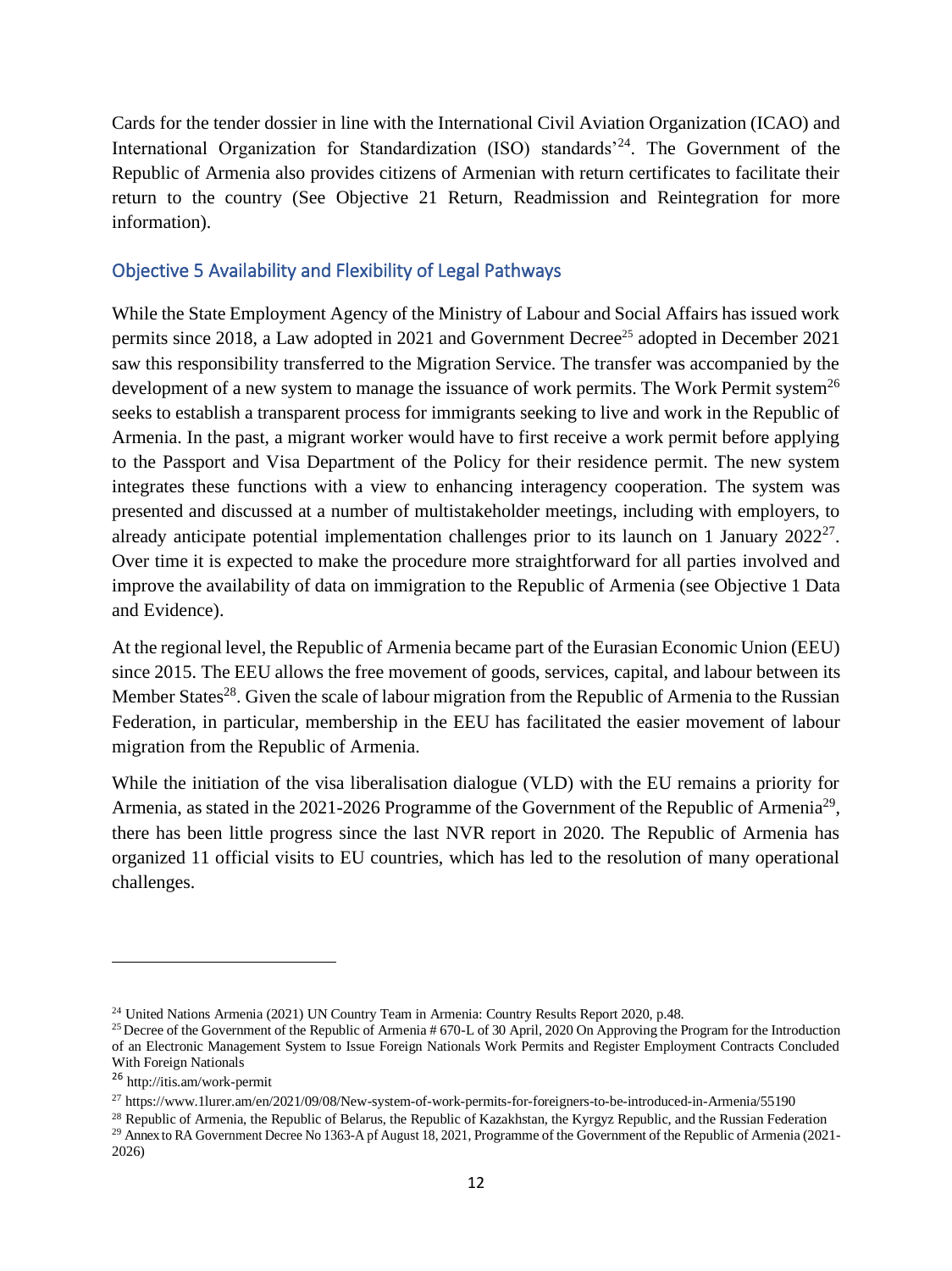#### <span id="page-12-0"></span>Objective 6 Fair and Ethical Recruitment/Decent Work

The Government of the Republic of Armenia has recognised the important of fair and ethical recruitment in its Migration Conceptual Framework including the goal of "strengthening supervision over private employment agencies<sup>30</sup> although no concrete actions have been taken in pursuit of this objective. The Republic of Armenia has ratified the ILO Migration for Employment Convention (Revised), 1949 (No. 97) but not ILO's [Private Employment Agencies Convention,](https://www.ilo.org/dyn/normlex/en/f?p=NORMLEXPUB:12100:0::NO:12100:P12100_INSTRUMENT_ID:312326:NO)  [1997 \(No.](https://www.ilo.org/dyn/normlex/en/f?p=NORMLEXPUB:12100:0::NO:12100:P12100_INSTRUMENT_ID:312326:NO) 181). The Republic of Armenia has signed some Bilateral Labour Agreements to facilitate labour migration including Georgia (1993), the Russian Federation (1994), Ukraine (1995) and Belarus (2000) and most recently with Bulgaria (2018<sup>31</sup>). Labour migration is also facilitated through the Armenia's membership in the EEU.

#### <span id="page-12-1"></span>Objective 7 Address and Reduce Vulnerabilities

On 30 June 2021, UNHCR reported a total population of concern in the Republic of Armenia of 46,460, a number which has reduced significantly since the height of the war when over 91,000 people were displaced.

The Ministry of Labour and Social Affairs has assisted in the provision of support to those displaced during the war and continues to do so. For example, in 2021/2022 support is being provided to help the approximately 1000 persons who are still in shelters to move into more suitable accommodation. The role of the social worker has also been stressed to help individuals create individualised support plans to help with, for example, finding suitable accommodation, or employment. As part of broader reforms, efforts to provide unified social services, will include migrant populations, particularly those who are vulnerable for instance, those with disabilities, children, and the elderly.

These efforts have also been supported by non-governmental actors. With the support of Reach and People in Need, a Rapid Needs Assessment was conducted among 160 displaced households from Nagorno-Karabakh across four *marzes* in addition to 4 site key informant interviews and 39 household surveys at 8 collective centre sites (out of 27) between 10 and 20 October 2020 which revealed vulnerabilities relating to accommodation and medical assistance<sup>32</sup>. As a result, IOM provided food and hygiene items to vulnerable groups in affected communities in Armenia to respond to the risk of Covid-19 spreading among refugee-like populations including 2,450 PPEs<sup>33</sup>. The iMigrant portal (elaborated under Objective 3 [Accurate and Timely Information\)](#page-9-1) was also used to expand conduct rapid social needs assessment to target vulnerable migrants, including

<sup>&</sup>lt;sup>30</sup> Conceptual Framework of the Republic of Armenia for the State Management of Migration, 2021

<sup>31</sup> https://ec.europa.eu/migrant-integration/library-document/agreement-between-bulgaria-and-armenia-regulation-labourmigration en

<sup>&</sup>lt;sup>32</sup> REACH Rapid Needs Assessment of Displaced Population from Nagorno-Karabakh, 10-20 October 2020, https://data2.unhcr.org/en/documents/details/83324

<sup>33</sup> United Nations Armenia (2021) UN Country Team in Armenia: Country Results Report 2020, p.22.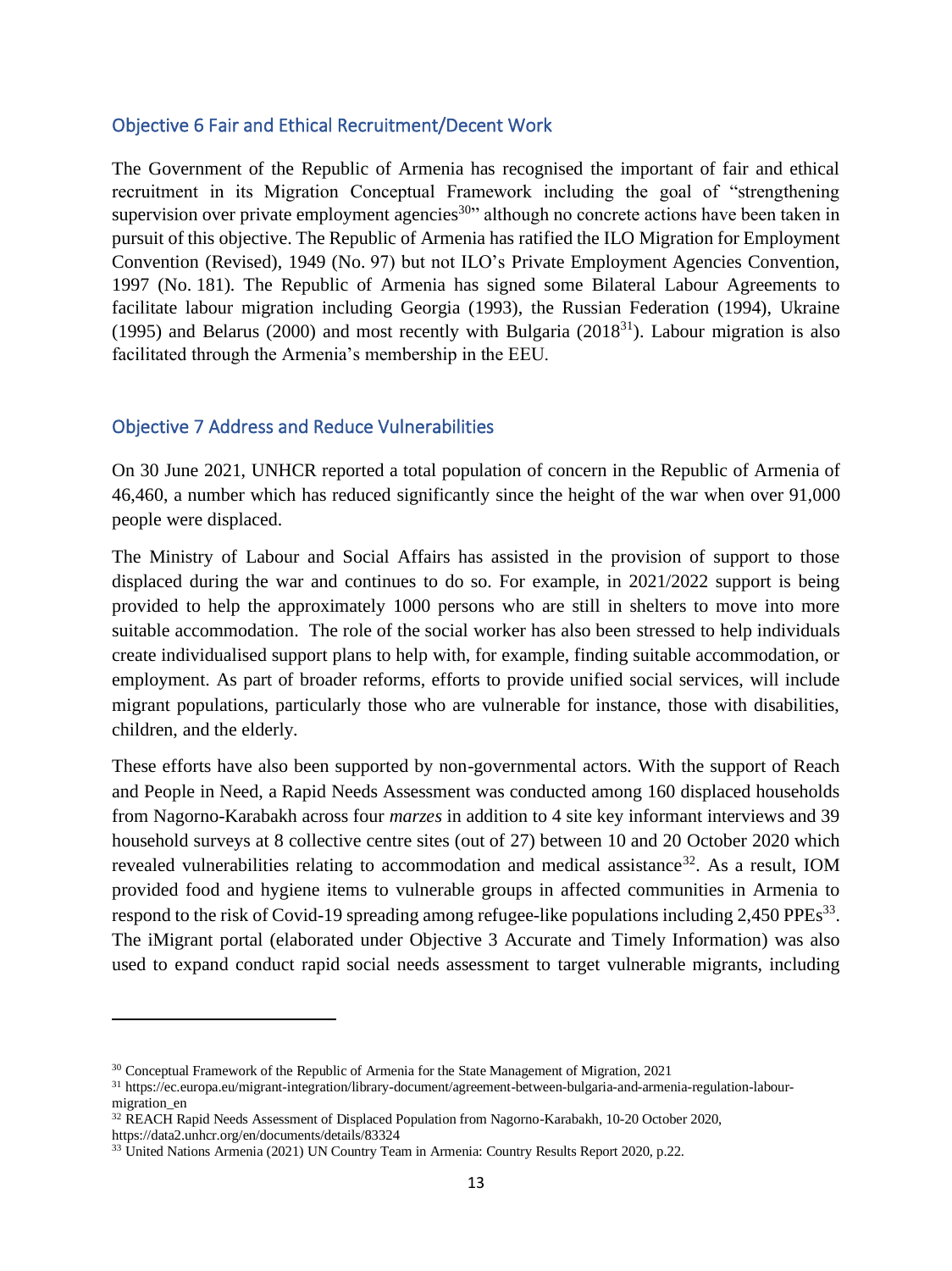seasonal migrants unable to leave the country due to the pandemic, to improve their access to both state and non-state services<sup>34</sup>.

#### <span id="page-13-0"></span>Objective 8 Missing Migrants

There is nothing significant to report under this objective, as none of such cases have been reported.

#### <span id="page-13-1"></span>Objective 9 Smuggling

The Republic of Armenia ratified the Protocol against the Smuggling of Migrants by Land, Sea and Air, supplementing the United Nations Convention against Transnational Organized Crime on 1 July 2003<sup>35</sup>. The revised articles in the New Criminal Code - Article 469 on the Illegal crossing of the state border and the Article 470 on Organizing illegal migration are already in force. One of the main developments relating to smuggling is the forthcoming development of a Migration Flow Management Programme which will be developed after the creation of the Ministry of Interior.

#### <span id="page-13-2"></span>Objective 10 Trafficking

Since the submission of the first NVR, the Government of Armenia has taken several steps to tackle trafficking resulting in the country being upgraded in the annual Trafficking in Persons (TIPS) report from the Tier 2 Watch List in 2020 to Tier 2 in  $2021^{36}$ . Until 2017, Armenia was reported as a Tier 1 country but owing to some institutional changes, saw its rating decrease to Tier 2 in 2018 and then to the Tier 2 Watch List in 2019. Key reasons for the reported improvement include the identification of more victims and the investigation of more suspects, the development of training manuals for the police, a new law providing more protections for children, the allocation of significantly more resources to an NGO shelter, and the reactivation of the Health and Labour Inspection Body (HLIB), which had been dormant since 2014. The TIPS report concluded that the government had maintained prosecution efforts, increased protection efforts, and increased prevention efforts. Areas for improvement include a legal amendment to mandate labour inspectors to be able to conduct unannounced visits, including to non-legal employers, improve access to justice for victims of trafficking, developing standard operating procedures for screening victims, more training for investigators, prosecutors, and local employment agencies, and more resources for the reintegration of trafficking victims. In August 2021, Armenia joined the Blue Heart Campaign<sup>37</sup>, joining 34 other states to support a global campaign against human trafficking<sup>38</sup>. The 6<sup>th</sup> National Program for 2020-2022 on the Fight Against Trafficking Human Beings and Exploitation and its implementation timetable was approved by the Government Decree on 4th of June 2020 N 909 – Լ. The [Council on the Fight Against Trafficking in Human Beings and](https://www.arlis.am/DocumentView.aspx?docid=112305) 

<sup>34</sup> Ibid.

<sup>35</sup> https://treaties.un.org/pages/ViewDetails.aspx?src=TREATY&mtdsg\_no=XVIII-12-b&chapter=18#EndDec

<sup>&</sup>lt;sup>36</sup> United States of America: Department of State (2021) Trafficking in Persons Report, June 2021

<sup>37</sup> https://www.unodc.org/blueheart/

<sup>38</sup> <https://www.unodc.org/unodc/en/frontpage/2021/August/armenia-joins-blue-heart-campaign-against-human-trafficking.html>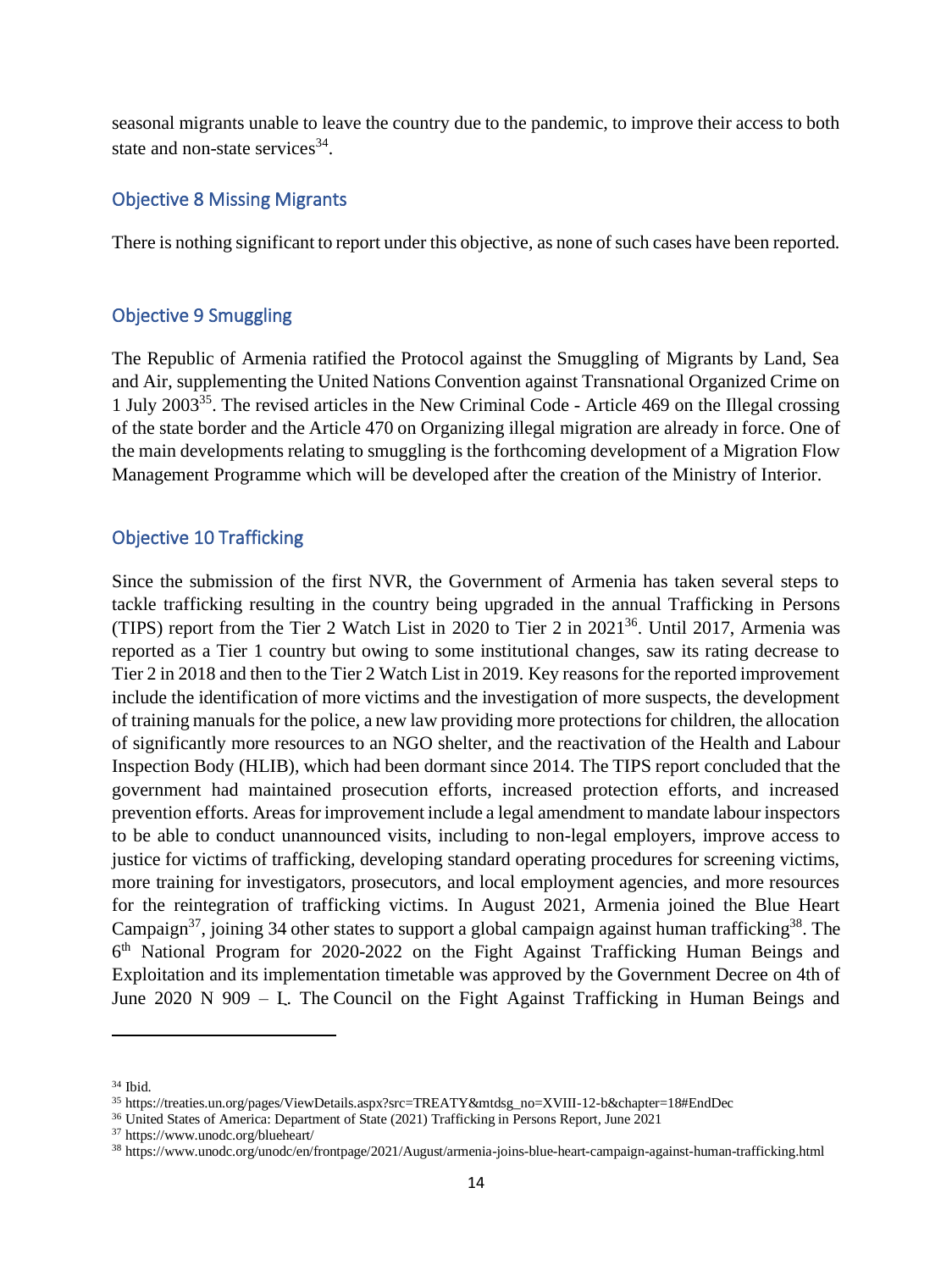[Exploitation](https://www.arlis.am/DocumentView.aspx?docid=112305) is a body comprised of the senior officials of stakeholder state bodies. The Council is chaired by the Deputy Prime Minister and meets regularly to set policy directions. The Commission on Identification of Victims of Trafficking in Human Beings and Exploitation is the sole body vested with the authority to recognize a person as a victim.

#### <span id="page-14-0"></span>Objective 11: Border Management

In recent years, the Government has undertaken a process of modernizing the country's border crossing points. In our last NVR, we reported on the modernization of the three border crossing points with Georgia in the North and with Iran in the south of the country funded through loans from the European Investment Bank, a grant from the EU, and technical support from UNDP and ICMPD. The further development of border management will be support by the UN Country Team in Armenia. Output 6.4 of the United Nations Sustainable Development Cooperation Framework (UNSDCF) for Armenia (2021-2025) reads as follows: 'migration manged more humanely and orderly with enhanced regional connectivity'. The UN agencies assigned to this output are IOM, UNDP and UNODC, and the means of verification is 'the number of initiatives to promote connectivity and border management' with a baseline of three initiatives (2020) and a target of five by 2025. Next to this, UNHCR has also supported effective border management through retaining the services of the Armenian Red Cross Society (ARCS) to conduct regular and systematic monitoring of six border point. The Migration Service and the Human Rights Defender's office also worked together with UNHCR and ARCS to provide training for Border Guards on refugee law, practice, and procedures. IOM has also provided support to building the capacity of Border Guards by assisting in the development of a national training curricula which is in line with the European Union Sectoral Qualifications Framework for Border Guarding, and mainstreams gender equality topics<sup>39</sup>.

#### <span id="page-14-1"></span>Objective 12 Certainty and Predictability in Migration Procedures

Relevant development relating to certainty and predictability in migration procedures have been reported under Objective 5 [Availability and Flexibility of Legal Pathways](#page-11-0) and

[Objective 11: Border](#page-14-0) **Management**. Overall it is anticipated that the planned institutional reforms and policy developments will support this objective. The digitalisation of these processes will also further support this.

<sup>&</sup>lt;sup>39</sup> United Nations Armenia (2021) UN Country Team in Armenia: Country Results Report 2020, p.48.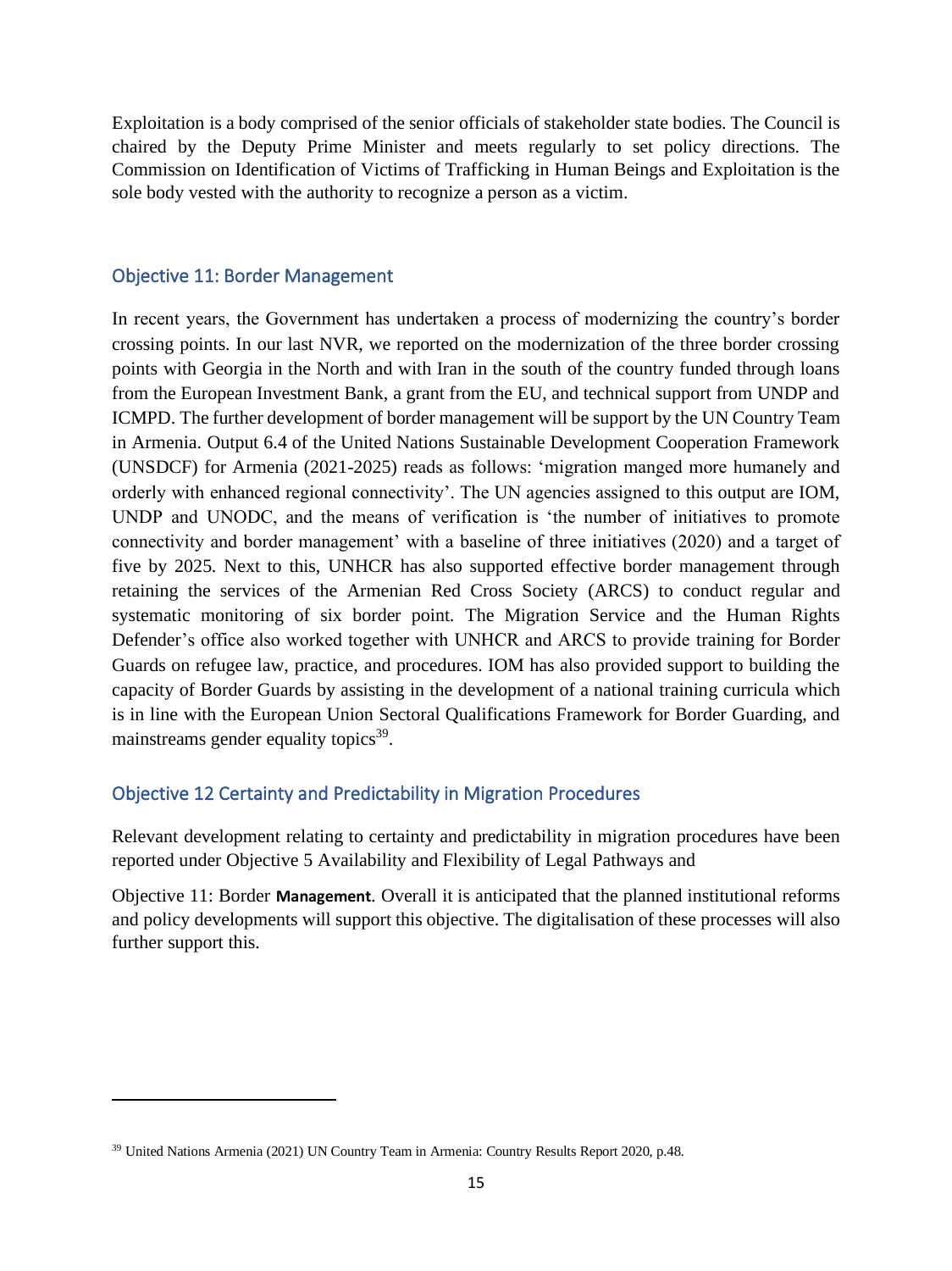#### <span id="page-15-0"></span>Objective 13 Migrant Detention only as a Last Resort

The Criminal Code of the Republic of Armenia (2003) permits the imprisonment of people who enter the country irregularly<sup>40</sup>. However, this does not apply to asylum seekers. The Law of the Republic of Armenia on Refugees and Asylum (2008) makes provisions for a temporary reception centre for asylum seekers. The Armenian Ombudsman has called on authorities to use "alternatives to detention, echoing calls made by the Council of Europe's Committee for the Prevention of Torture and Inhuman or Degrading Treatment or Punishment on 20 March (2018)<sup>\*41</sup>.

#### <span id="page-15-1"></span>Objective 14 Consular Protection

Armenian citizens who reside in a foreign country for more than six months should register with an embassy or consular office. However, non-registration does not prevent Armenian citizens from availing of the support of the consular office. In 2021, the Republic of Armenia had embassies in 104 countries, 11 consulates<sup>42</sup> and 42 honorary consuls<sup>43</sup>. Many consular services are provided free of change such as the RA return certificate<sup>44</sup>. The consular services have played an important role in the protection of (ethnic) Armenians affected by events in countries, such as war in Syria, in the aftermath of the Beirut Blast on 4 August 2020, and at time of writing, for those currently residing in Ukraine<sup>45</sup>.

#### <span id="page-15-2"></span>Objective 15 Access to Basic Services for Migrants

As part of the envisioned institutional reforms, it is anticipated that the social functions currently associated with the Migration Service, will be transferred to the Ministry of Labour and Social Affairs. This will allow the better mainstreaming of migrant needs into the overall social welfare programme of the country. However, migrant populations, particularly populations in refugee-like situations, have been the recipients of targeted policies and support by government. For example, the government enabled access to education (public schools) for children in refugee like situations and provided financial support to vulnerable families with children to support their access to basic service. In some cases, this support has been supplemented by the support provided by international organizations and NGOs, such as UNICEF. In terms of identifying needs, the Education Management Information System (EMIS) has also been updated to allow better data, particularly on displaced children. Among other work, UNICEF has supported the Government of

<sup>40</sup> <https://www.ilo.org/dyn/natlex/docs/ELECTRONIC/65062/61317/F1716776223/ARM65062.pdf>

<sup>41</sup> https://www.panorama.am/en/news/2020/04/03/Armenian-ombudsman/2268074

<sup>&</sup>lt;sup>42</sup> France (n=2), Georgia (n=1), Russia (n=4), Syria (n=1), United Arab Emirates (n=1), the United States of America (n=1) and Ukraine (n=1).

<sup>43</sup> Albania (n=1), Canada (n=1), Chile (n=1), Croatia (n=1), Denmark (n=1), Germany (n=5), Ireland (n=1), India (n=1), Israel (n=1), India (n=1), Italy (n-2), Jordan (n=1), South Korea (n=1), Kazakhstan (n=2), Luxembourg (n=1), Lithuania (n=1), Mexico (n=1), Moldova (n=1), Morocco (n=1), Mongolia (n=1), Netherland (n=1), Poland (n=1), Russia (n=3), Serbia (n=1), Slovakia,  $(n=1)$ , Spain  $(n=1)$ , Tajikistan  $(n=1)$ , Thailand  $(n=1)$ , Ukraine  $(n=3)$ , Uruguay  $(n=1)$ , and the United States of America  $(n=3)$ /

<sup>44</sup> Decision 1151-N of the Government of the Republic of Armenia of October 23, 2013

<sup>45</sup> <https://news.am/eng/news/688791.html>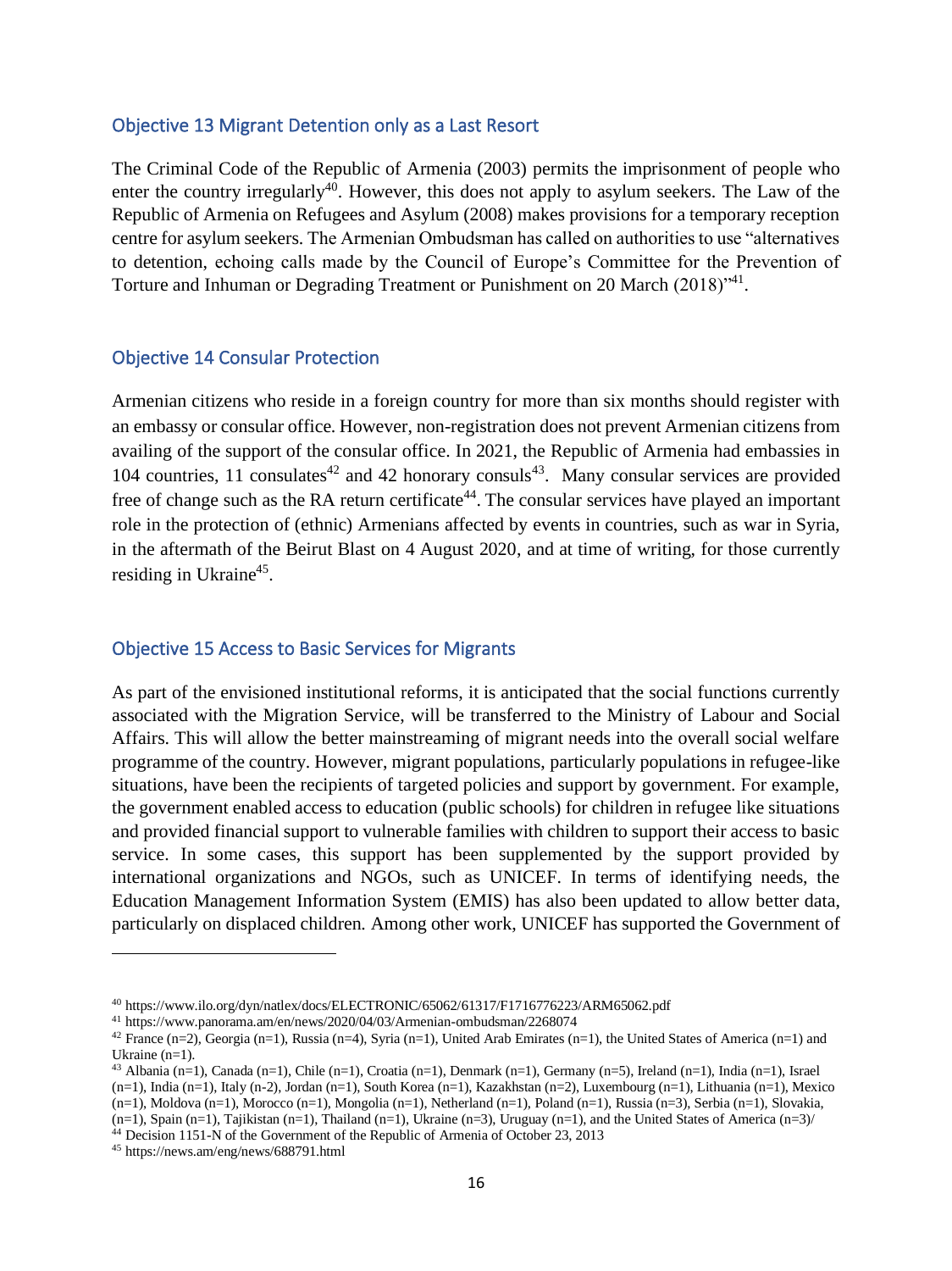Armenia by supporting the update of the Education Management Information System (EMIS) to allow better data, particularly on displaced children; provided electronic devices to support online learning and other school supplies, supported the expansion of classroom space in ten schools with the largest population of children in refugee-like situations, and provided targeted educational support and remedial classes. UNICEF also created ten pediatric mobile teams who were able to reach more than 10,000 children in refugee-like situation and from host communities. Support has also been provided to increase the capacity of the social service workforce (SSW) in the provision of mental health and psychosocial support (MHPSS). Around 12,000 displaced and host community children have been the beneficiaries of such support<sup>46</sup>. UNICEF Armenia also supplemented the cash support provided by the Government. Five thousand families received USD65 per child to "ensure access to basic services and address also the financial concerns of families in refugee-like situation with children<sup>47</sup>. In late 2021, the programme was repeated – this time with two payments of USD65, to families with children still residing in the country. During the pandemic, migrants residing in the Republic of Armenia were able to access free vaccinations and COVID tests.

#### <span id="page-16-0"></span>Objective 16 Inclusion

Recent years have seen increasing immigration to the Republic of Armenia. Accordingly, the Government began the process of elaborating an integration policy in 2016<sup>48</sup> and a plan of action for its implementation. In 2019, responding to the increased immigration of foreign citizens, who had not been included in the 2016 policy, the government initiated the drafting of the '2021-2031 Strategy of the Migration Policy of the Republic of Armenia on Regulation of Integration and Reintegration Issues'. GIZ has assisted in development of the document by hiring two local and one international experts. The strategy has been drafted by an Interagency Working Group, headed by the Migration Service. The strategy outlines many goals, including reforms in the institutional framework for integration and reintegration as well as capacity building and competence development for staff involved in the process. The strategy also outlines goals relating to shelter and living conditions, rights and social assistance, access to health care and education, economic inclusion, cultural integration, and reintegration, and cultivating an accepting environment.

#### <span id="page-16-1"></span>Objective 17 Discrimination/Public Discourse

As reported by the UNCT: "The RA Constitution provides general provision on prohibition of discrimination. However, there is no stand-alone law on non-discrimination in accordance with article1 and 2 (b) of the [Convention on the Elimination of All Forms of Discrimination against](https://www.un.org/womenwatch/daw/cedaw/cedaw.htm)  [Women \(CEDAW\)](https://www.un.org/womenwatch/daw/cedaw/cedaw.htm) nor are there comprehensive legislation to provide legal safeguards to the

<sup>46</sup> Information provided by UNICEF

<sup>47</sup> Personal correspondence with UNICEF Armenia

<sup>48</sup> Government Protocol Decree No. 28 on 21 July 2016 'The conceptual framework for the integration policy of individuals recognized as refugees and granted asylum in the Republic of Armenia, as well as of long-term migrants'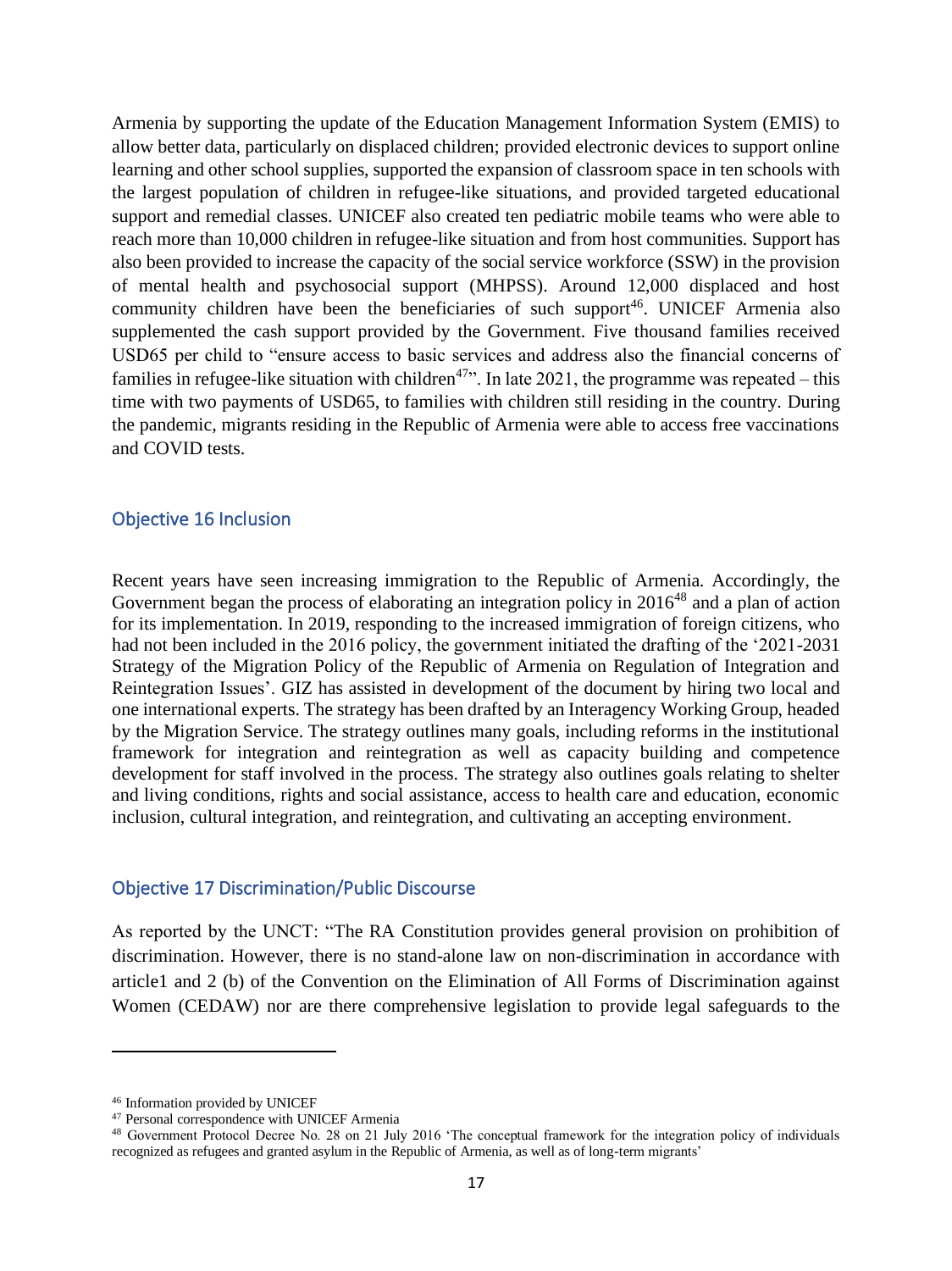victims of discrimination. Since 2017 the Ministry of Justice started development of the draft law on "Ensuring Equality before the Law", which has gone through international expert review and public consultations with the civil society organisations. Adoption of the law is a key to ensure equal treatment of vulnerable groups in line with Armenia's international commitments in the field. Societal discrimination (specifically against LGBTI) and hate speech remains problematic and not sufficiently addressed<sup>49</sup>".

#### <span id="page-17-0"></span>Objective 18 Skills Development/Recognition

The Ministry of Labour and Social Affairs is currently negotiating a migration agreement with the United Arab Emirates which would focus on skills development in the informatics sector. Participants would train in the Republic of Armenia, travel to the UAE to work temporarily, and the return to work. Similar discussions are ongoing with Austria.

#### <span id="page-17-1"></span>Objective 19 Diaspora

With an estimated diaspora of ethnic Armenians estimated at eight to ten million (approximately three times the current population of the country), the importance of the diaspora to Armenia requires little further elaboration. Mass repatriation of the diaspora is a strategic priority of the Government of the Republic of Armenia to address demographic challenges. The goal is to grow the population of the country to five million (population in 2021 was 2.96 million<sup>50</sup>) by 2050.

At the time of first NVR, we reported that a Law on Repatriation, which will provide a clear definition of a repatriate, and which was developed and supported by a multi-stakeholder Working Group was due to enter parliament in the fall of 2020. However, primarily due to the war, this process remains ongoing, with hopes of the law being approved at some point in 2022. Following its adoption, the envisaged programme on repatriation (outlined in section 2 of this report) will be drafted. A legal study was also commissioned by the High Commissioners office to identify laws and practices that present hindrances to the diaspora, and accordingly suggestions for other legislative reforms have been proposed to the Prime Minister. These include, for example, proving Armenian ethnicity through the provision of a baptism certificate. However, particularly for ethnic Armenians from countries such as Iraq and the Syrian Arab Republic, it can be challenging to obtain such documents. Another challenge relates to bureaucratic customs procedures. To address this challenge amendments of the related legislation were initiated in the Parliament.

Several actions have been undertaken to support objective 19 of the GCM. For example, 22 young adults were appointed as Diaspora Youth Ambassadors in 22 countries in September 2021. A

<sup>49</sup> United Nations Armenia (2020) UN Common Country Analysis for the Cooperation Framework and the 2030 Agenda: Republic of Armenia

<sup>50</sup> Statistical Committee of the republic Of Armenia (ARMSTAT) (2021) The Demographic Handbook of Armenia 2021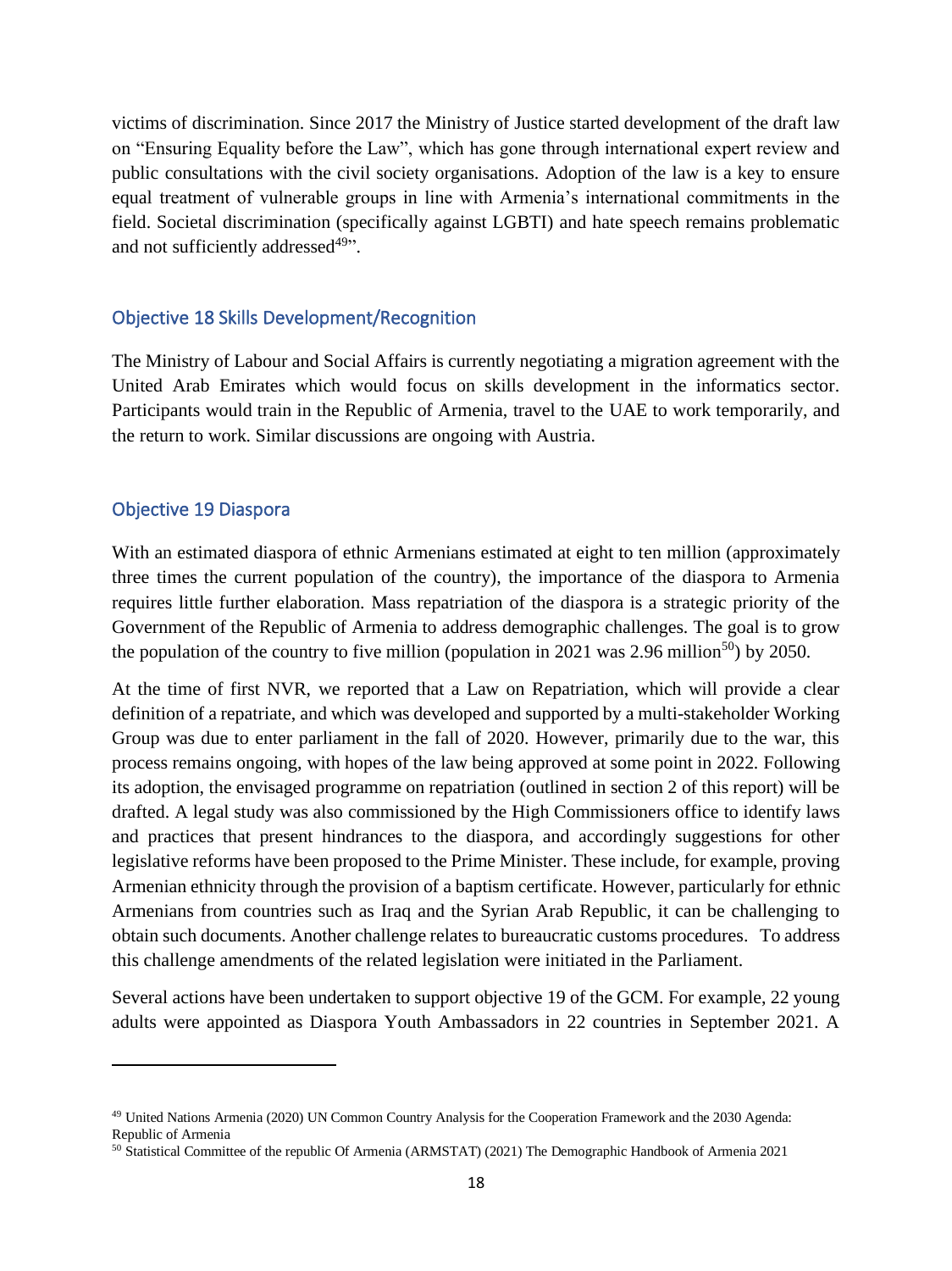mapping of the diaspora with a focus on its professional potential is also underway and should be published by the end of 2022. The Office of the High Commission for Diaspora Affairs is establishing a one-stop Repatriation and Integration Centre to support repatriates and their families in their return and later integration into the country which includes a range of services provided in multiple languages<sup>51</sup>. On 10 February 2022, a government decree<sup>52</sup> formalised a partnership between the [Diaspora High Commissioner's Office](https://www.facebook.com/DiasporaGovAm?__cft__%5b0%5d=AZWNoJPe5Gic4EgKtyIXXxmtmXT7pmEeeMqZncN_P6GHVdE6RSecpLFtF4eQt9WkoRHoO571uvH6RGXCZJ9mCSk-CWL9ZRMGVr_DUXalkVA9H_mKREKvxWgQi2k2eOmDLNaZ7SFkieuXrZ1jkKpyn1xZ&__tn__=-UC%2CP-R) and the Hovnanian Foundation<sup>53</sup> which provided the necessary financing to open the Repatriation and Integration Centre in Yerevan. The location is well known to the diaspora and is in an area which houses many other relevant organizations, such as Repat Armenia.

While somewhat disrupted by the war and the COVID-19 pandemic, the Office of the High Commissioner has also moved forward with the implementation of the iGorts programme. The programme was launched in 2020 and aimed to bring up to 100 diaspora Armenians to the country for a 12-month period to contribute to the improvement and development of state institutions, policies, and programs. The initial programme in 2020 attracted more than 800 applicants. Despite the ongoing COVID-19 pandemic, 52 participants joined the programme in 2020, representing 19 different countries and working in 18 state institutions of the Republic of Armenia<sup>54</sup>. The Office of the High Commissioner reports that approximately 70 percent of the 2020 cohort are still in the Republic of Armenia, and several have been appointed to significant positions within the government. Some participants have since made the decision to repatriate and move their families to Armenia. Owing to the success of the programme, initially intended to run for 12 months, it was renewed in 2021. In 2021, 47 participants have joined (it was initially 48 but one participant was appointed to a position in the Ministry of Economy) representing 15 different countries and placed in 25 different state institutions. A new call for 2022 will be launched in March 2022.

While the engagement of the diaspora in Armenia is not a new phenomenon and is supported by a multistakeholder landscape, the pandemic and war both led to engagements with the diaspora. Diaspora born specialists also returned to the country to support those affected by phosphorus burns sustained during the war, along with rehabilitation and prosthetic specialists. Slightly more than 60 diaspora members returned to support through the government, although the true number is not known as many returned of their own accord, such as doctors from Russia and Georgia. Additionally, IOM helped to facilitate virtual exchanges between Armenian and diaspora doctors to discuss lessons learned and innovative treatment methods<sup>55</sup>.

<sup>51</sup> https://www.youtube.com/watch?v=zKkr8AXcrWk&t=7s

<sup>52</sup> http://diaspora.gov.am/en/news/716

<sup>53</sup> https://www.hovnanianfoundation.am

<sup>54</sup> http://diaspora.gov.am/en/pages/136/igorts2020

<sup>55</sup> United Nations Armenia (2021) UN Country Team in Armenia: Country Results Report 2020, p.22.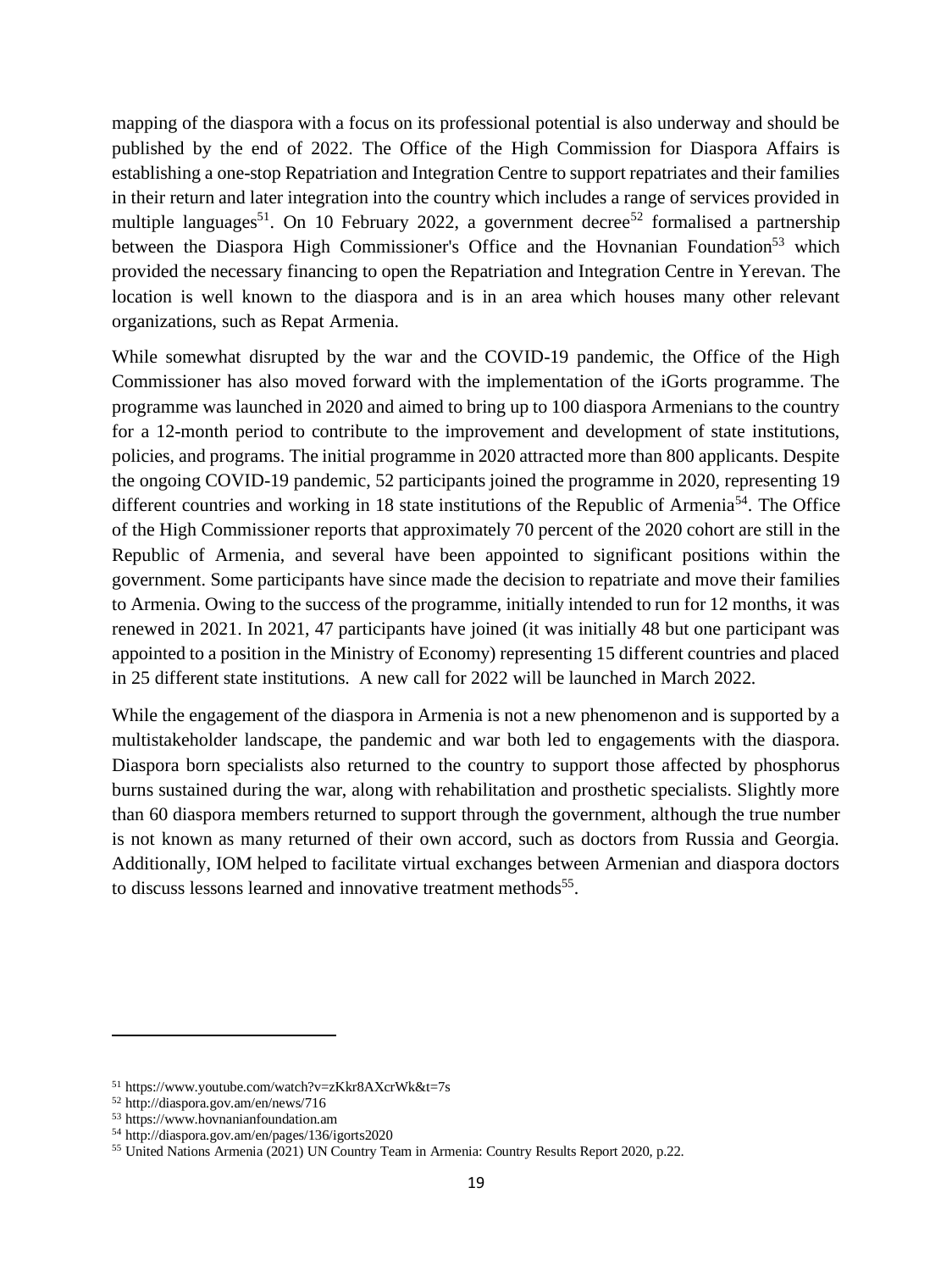#### <span id="page-19-0"></span>Objective 20 Remittances/Financial Inclusion

Remittances continue to represent an important source of income for the Republic of Armenia, with an estimated 250,000 households reliant on remittances sent by family members working abroad<sup>56</sup>. In 2021, remittances represented an estimated nine percent of the Republic of Armenia's GDP<sup>57</sup>. Although the COVID-19 lockdown was relatively brief, there was a reduction in remittances from migrant workers. Accordingly, "returning labour migrants and persons experiencing loss/reduction in remittances due to the pandemic and associated mitigated measures" were identified as an 'at risk' population in the United Nations in Armenia COVID-19 Socio-Economic Response and Recovery Plan in September 2020. However, with the vast majority (almost 90 percent<sup>58</sup>) of Armenian labour migrants working in the Russian Federation, remittances flows are highly sensitive to the situation in the Russian Federation. For example, in 2014, the depreciation of the ruble led to a decrease of remittances from the Russian Federation by 38.5% (Figure 3). A weakening of the ruble in 2019 also led to small a reduction in the value of remittances. In the first half of 2021, remittances from the Russian Federation to Armenia rose by 22 percent compared to the first half of 2020. With the current economic sanctions, the Republic of Armenia, along with the other countries of origin of that have labour migrants in Russia, are likely to feel the impact of the depreciation of the ruble.

#### <span id="page-19-1"></span>Objective 21 Return, Readmission and Reintegration

A key priority area for the government of the Republic of Armenia is return, readmission and reintegration. A Unit of Return and Reintegration was established within the Migration Service in 2019. The Government of the Republic of Armenia has 11 readmission agreements with 13 countries in force, of which 12 are European states<sup>59</sup>. Next to the agreement with the Russian Federation, two readmission agreements with other EEU countries are ready to be signed with Kyrgyzstan and Kazakhstan and the agreement with Belarus has been signed. Negotiations are ongoing with Georgia and Ukraine, and an agreement with Moldova is ready for signature. Draft agreements have also been sent through diplomatic channels to the Islamic Republic of Iran, India, Uzbekistan, and the Philippines. Implementation protocols (IP) are in force with France, Estonia, Czech Republic, Bulgaria, Benelux countries and Germany. IPs have been signed with Poland, Latvia, and Lithuania. Negotiations are underway with Sweden.

<sup>56</sup> UNDP (2020) Socio-Economic Impact Assessment of the COVID-19 Outbreak in Armenian Communities, Armenia 2020 57 Dilip Ratha, Eung Ju Kim, Sonia Plaza, Ganesh Seshan, Elliott J Riordan, and Vandana Chandra (2021) Migration and Development Brief 35: Recovery: COVID-19 Crisis through a Migration Lens." KNOMAD-World Bank, Washington, DC. License: Creative Commons Attribution CC BY 3.0 IGO

<sup>58</sup> UNDP (2020) Socio-Economic Impact Assessment of the COVID-19 Outbreak in Armenian Communities, Armenia 2020 <sup>59</sup> Latvia (2003), Kingdom of Denmark (2004), Republic of Lithuania (2004), Switzerland (2005), Federal Republic of Germany (2008), Bulgaria (2008), Sweden (2009), Benelux countries (2010), Norway (2010), Czech Republic (2011), and the Russian Federation (2011).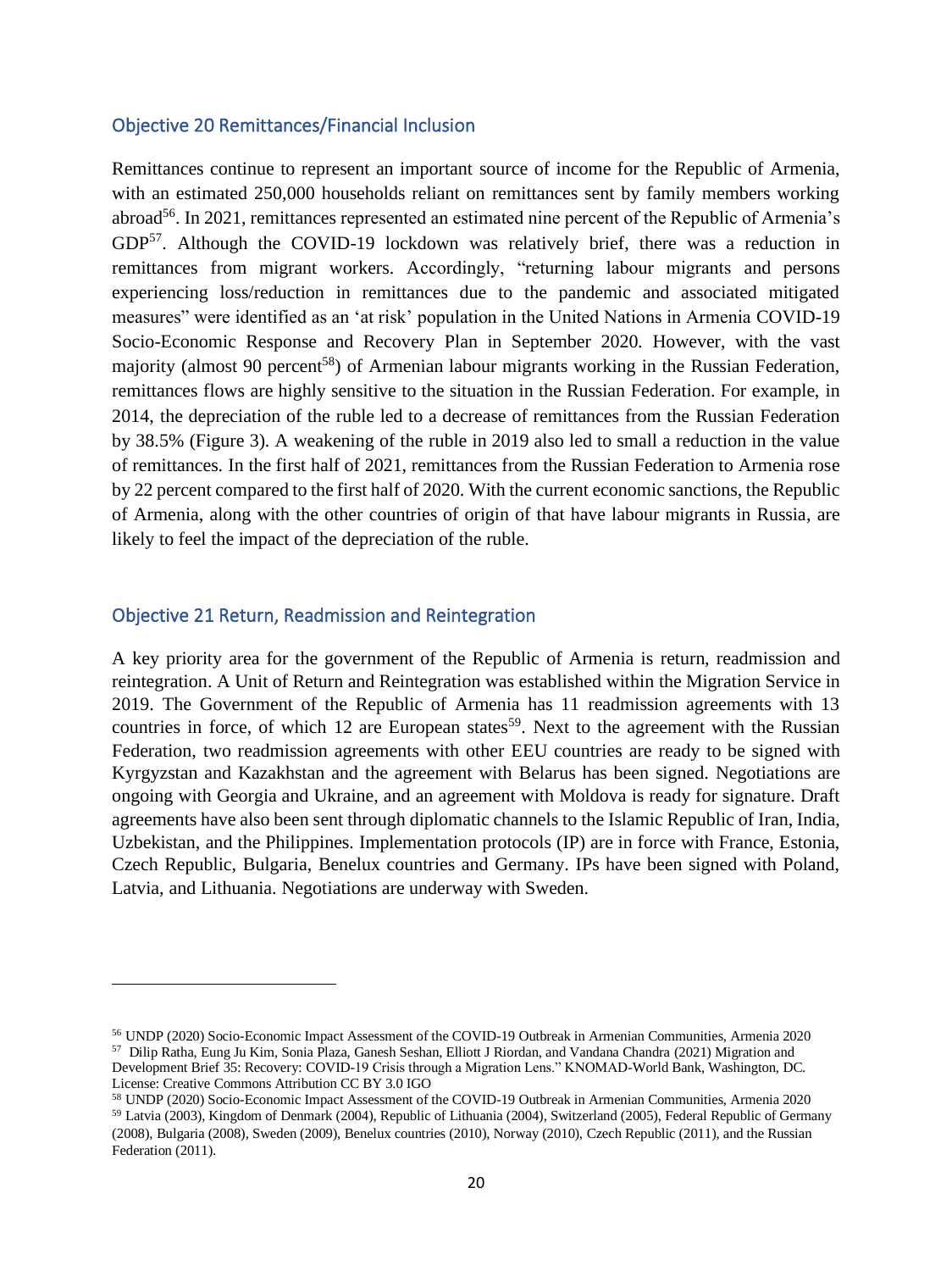Between 2014 and 2020<sup>60</sup>, the Republic of Armenia has witnessed an overall decline in the number of first-time asylum applications of Armenian nationals in the EU countries (from a peak of 7745 in 2017 to 1240 in 2020) and return decisions being issued in the EU. There has also been a corresponding increase in the number of effective return rates, resulting in an increase from a return rate of 21.3% in 2014, to 55.6% in 2019. Although the return rate reduced to 28.1% in 2020, this is largely due to returns put on halt during the COVID-19 pandemic with a corresponding decrease in asylum applicants.

In 2019, the Republic of Armenia introduced a Readmission Case Management System which facilitates submission of the readmission applications, transfer of information, application review as well as requests for travel documents. This helps in ensuring that people who return to the country are referred to support services provided by the government, but also other stakeholders as outlined below. Tracking return migrants can be difficult, however, and some returnees (an estimated 400 persons since the introduction of the case management system) enter the county with their passport and not their return certificate.

In the last NVR we reported the adoption of the first ever 'State Program of Primary Support to the Reintegration of Citizens Returning to the Republic of Armenia (including forced returnees) which was adopted by government decree on 19 March 2020<sup>61</sup>. The program includes information support and needs-based referrals based on a reception interview conducted by a staff member of the Migration Service. The programme includes a number of measures, including:

- o Information on the legal framework, lists of health-care providers, social assistance frameworks, the pension system, information on compulsory military service, customs exceptions, documentation challenges (passports, dual citizenship)
- o Referrals relating to health-care problems
- o Referrals of vulnerable groups such as unaccompanied minors and those with disabilities

The programme also includes a housing subsidy (60,000AMD) for six months as well as information and referral support and is targeted at Armenian citizens who have lived in another country for more than 12 months and who have returned through a readmission agreement or have been deported. Voluntary returnees including families with four or more children and person with disabilities also qualify for the support. Between March and December of 2020, 10 families (22 persons) benefited from the programme, and between January and September 2021, 21 families (66 persons) from Germany, Austria Sweden, France, Switzerland the Russian Federation

In the context of the European Return and Reintegration Network (ERRIN), more than 1000 Armenian returnees benefited from individual reintegration packages. In addition to this, the second component of the ERRIN Armenia Government to Government Project on capacity

 $60$  It is relevant to note that the numbers between 2014 and 2019 included the United Kingdom. The 2020 figures exclude the United Kingdom.

<sup>&</sup>lt;sup>61</sup> The State Program of Primary Support to the Reintegration of Citizens Returning to the Republic of Armenia (including Forced Returnees, Approved by the Decision N 336-L of 19 March, 2020 of the Government of the Republic of Armenia.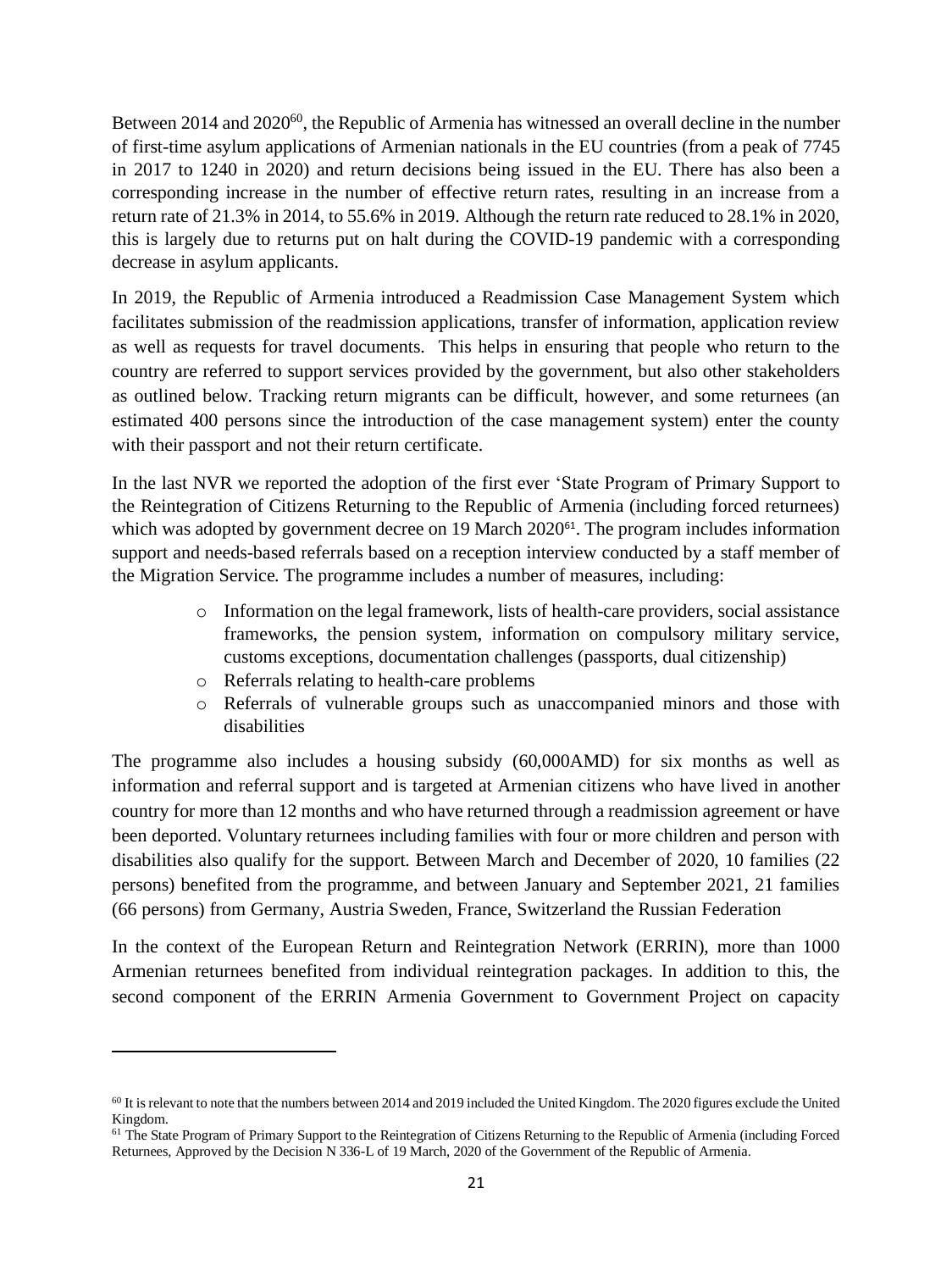building activities designed for the reintegration case managers of the Migration Service is currently being implemented.

Through this project, a Counselling and Referral Centre for Reintegration was established within the premises of the Migration Service. It currently hosts three local counsellors who provide support to returning migrants. Since the summer of 2021, a full-time psychologist has been working in the centre assisting returnees but also the staff of the centre. Capacity-building for reintegration programmes involves strengthening the skills, structures, processes or resources of key stakeholders so they can facilitate the sustainable reintegration of returnees.

As part of the capacity building, series of training for reintegration counselors on various topics are conducted for the capacitating and straightening of all actors involved in return and reintegration. In addition, phycological support provides to both staff working with returnees as well as with program beneficiaries.

In addition to this, an information desk for Armenian Return Migrants was established at "Zvartnots" International Airport from 1<sup>st</sup> of December, 2021 under the ERRIN-Armenia Government to Government Project. An information leaflet is currently provided to return migrants, although there are also plans to digitise these materials using a QR code posted around the airport that allows returnees to access updated information to support in their return to Armenia. The Return and Reintegration Division of the Migration Service also has a telephone hotline for anyone requiring assistance. An online information system (#backtoarmenia) for citizens (as well as dual citizens) who intend to return to the Republic of Armenia has also been launched<sup>62</sup>.

Given the experience and knowledge accumulated in the field the Migration Service seeks to institutionalize the process of reintegration. One of the examples of this is the drafting the handbook for the reintegration case managers on counselling and referral mechanisms.

Return and reintegration services are also a key priority for the UN Country Team in Armenia. For example, in 2020, IOM supported the establishment of 100 micro-businesses in the provinces of Shirak, Lori and Tavush, creating166 jobs. Overall, in 2020 and 2021 IOM provided reintegration support to 735 returned migrants. Caritas Armenia is also actively engaged in supporting return and reintegration from several EU countries such as Austria, Belgium, Denmark, and the Netherlands. Given the multistakeholder landscape, the Migration Service of Armenia has coordinated a multistakeholder Return and Reintegration Quarterly Forum since 2018. The network currently has members from 9 international and local non-governmental organizations including IOM, ICMPD, OFII, Armenian Caritas, People in Need, the Armenian Foundation for Sustainable Development, along with several state agencies. Since 2018, 11 meetings of the forum have been convened, providing a platform for various actors to discuss operational challenges they encounter in the field, exchange experience, disseminate information and statistics, and generally

<sup>62</sup> http://www.tundarc.am/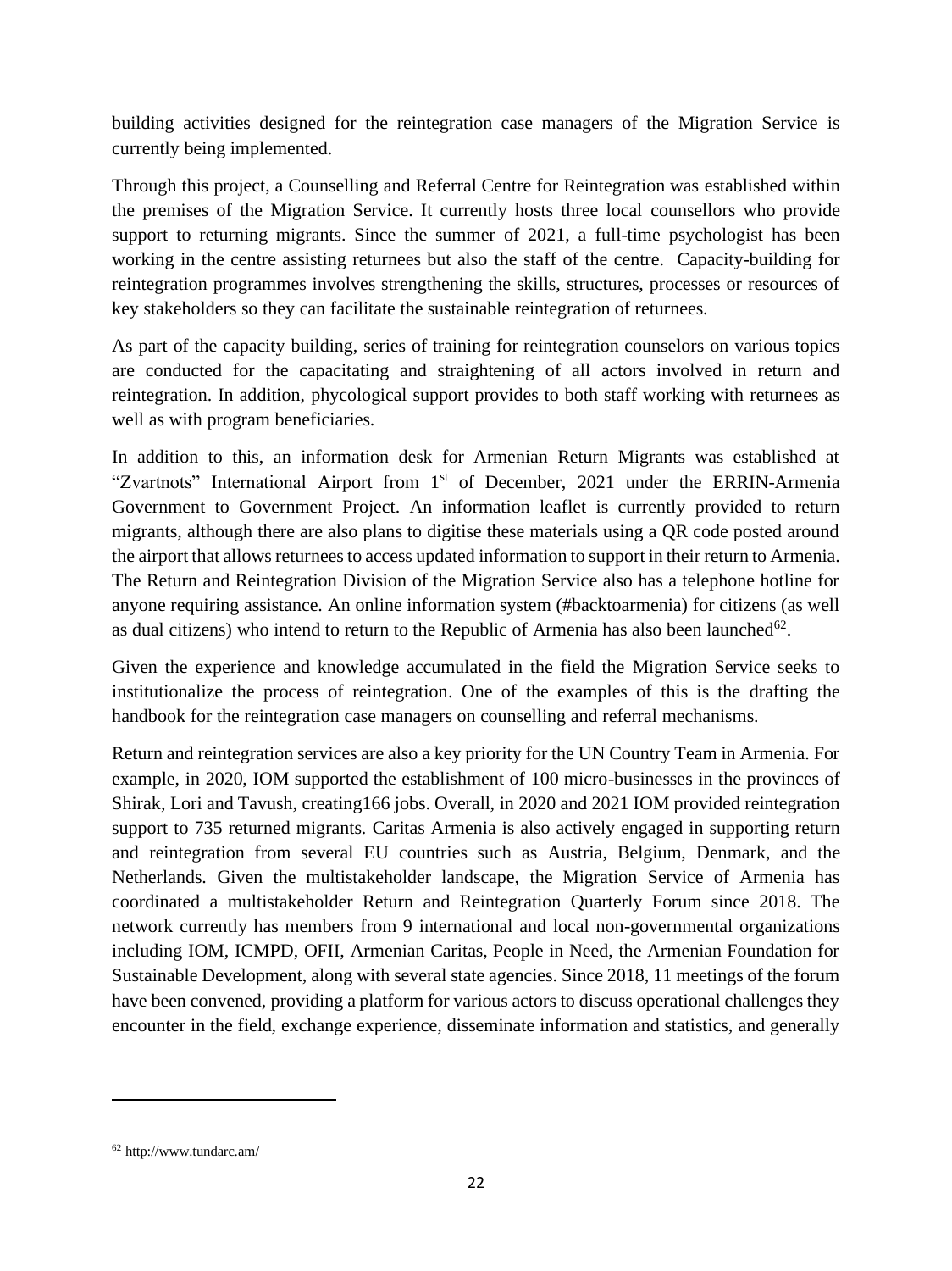deepen the cooperation between different organizations providing reintegration support to Armenian citizens returning to the country. NGOs, such as CARITAS, speak highly of the Forum.

Another important project on the "EU for IMPACT Armenia EU for Increasing Migrants' Potential to Act for development of Armenia" (**EU4IMPACT)** aims to contribute the empowerment of Armenian labour migrants, returnees, and family members through mobilizing remittances and investing in local development and job creation in Armenia. Applicants shall be ready and agree to make their own investment in the amount equal to the requested grant. Duration of the project is 48 months (2020-2024).

The project will provide from 2000 to 10000 Euro grants for business establishment as well as help to acquire required knowledge and skills for proper, competent and professional business management. More than 120 applications were received and processed by the Project, all eligible applicants were accepted for initial trainings. After a certain shortlisting, remaining applicants will be accepted to the IRIS Academy and undergo the principal online business training.

### <span id="page-22-0"></span>Objective 22 Portability of Social Security

There is nothing significant to report under this objective.

### <span id="page-22-1"></span>Objective 23 Strengthen International Cooperation

The Government of the Republic of Armenia will also continue to actively participate in relevant activities as they relate to the implementation of the GCM, including through the sharing of knowledge and experience. The Government will send a delegation to the International Migration Review Forum in May 2022 and stands ready to participate in any other further national review exercises. Next to preparing an application to join the Champion Country Initiative<sup>63</sup>, the Government of the Republic of Armenia is also preparing practices to submit to the UN Network on Migration's Repository of Practices<sup>64</sup>: 1) iGorts; 2) the government programme for returnees; 3) the readmission case management system.

# <span id="page-22-2"></span>4. Means of implementation

The Government of the Republic of Armenia values its partnerships with international organizations and non-governmental organizations in the implementation of its migration-related policies, and this support will continue to be important in the future. The Government appreciates the initiative of the Resident Coordinator to establish the UN Migration Network in Armenia. The

<sup>63</sup> https://migrationnetwork.un.org/champion-countries

<sup>64</sup> https://migrationnetwork.un.org/hub/repository-of-practices/about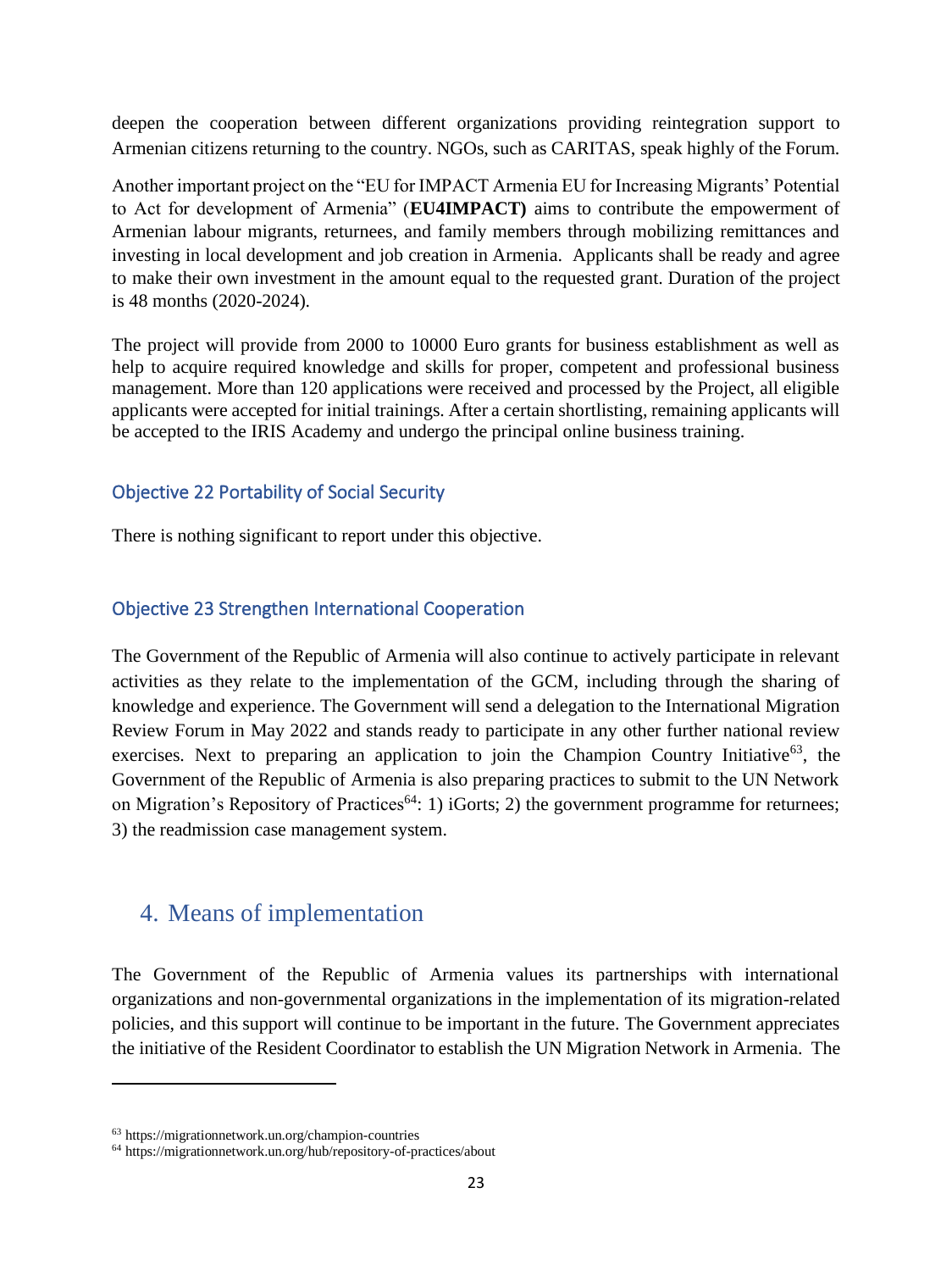United Nations Sustainable Development Cooperation Framework (UNSDCF) for Armenia  $(2021-2025)^{65}$  recognises the significance of migration to Armenia. SDG 10.7 is one of the 48 targets covered by the Cooperation Framework. Furthermore, safe, orderly, and regular migration is identified as one of the 11 desire changes/impacts and diaspora engagement is recognised as an enabler. Migration is recognised as a 360-degree phenomenon with attention placed on:

- 1) The drivers of migration (poverty, unemployment and lack of decent work opportunities including adequate social protection system, a lack of social inclusion, and climate related factors).
- 2) The vulnerabilities faced by migrants and their families and communities (including economic distress caused by reduced remittance income, and high HIV-infection rates, and with a gender focus).
- 3) The role of the Armenian diaspora as a key actor that can contribute to achieving sustainable development (including through involvement in the design and implementation of social protection programmes and green and sustainable economic initiatives (both financially and through knowledge exchange), and investment more generally.
- 4) The importance of migration governance to good governance including through 'strengthening border management institutions to foster cross border cooperation, trade and mobility' (p51) and though ensuring a whole of government and whole of society approach to the governance of migration.

The upcoming institutional reforms whereby the Migration and Citizenship Service will become one arm of the new Ministry of Interior will require significant resources. With the new functions that the Migration and Citizenship Service is receiving, such as those related to the issuance of Work Permits, training and capacity building for new and existing staff will be required, in addition to technological needs. The same is true for the Ministry of Labour and Social Affairs with respect to the social functions relating to migrants that they will receive.

Resources are also required to ensure the sustainability of existing projects, programmes, and initiatives. For example, the 'State Program of Primary Support to the Reintegration of Citizens Returning to the Republic of Armenia (including forced returnees)' was able to provide support to 66 persons between January and September 2021, although ideally would be further expanded, given the capacity of the Migration Service is enhanced to allow it to do so. Budget allocations to the process of fully rolling out biometric passports will also be required. The hosting institutions of iGorts participants should also consider the long-term financing of participants that they would like to retain. Ensuring that funds are in place to monitor and evaluate these initiatives, and to rollout practices that are working will require technical and financial support.

Covid-19 pandemic also pushed to accelerate the digitalization of migration management systems in Armenia, particularly the work permit system for foreigners, introduce new approaches in providing various services to migrants and refugees which also requires additional resources.

<sup>65</sup> United Nations Armenia (2021) United Nations Sustainable Development Cooperation Framework for Armenia (2021-2025)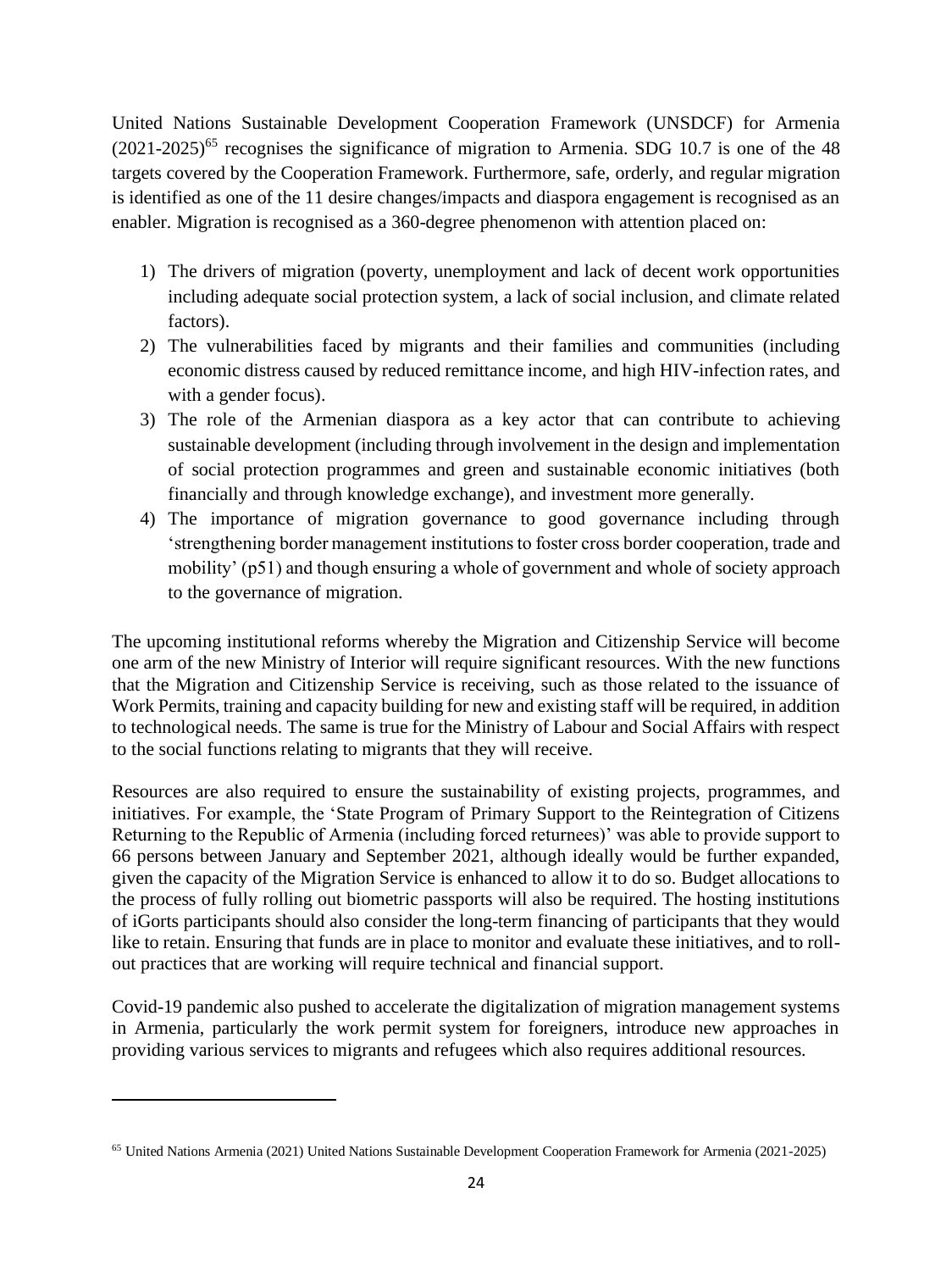# <span id="page-24-0"></span>5. Next steps

All policy documents and strategies are in line with the objectives of GCM. Its principles and objectives are well integrated into Armenia's policy and practice, and this will continue in the future as the four programmes underpinning the Migration Concept are further elaborated, and institutional reforms implemented.

Accordingly, as the report has highlighted, several developments will be implemented in the coming months and years that will further contribute to implementing the principles and objectives of the GCM in the Republic of Armenia. Institutionally, the integration of the Migration and Citizenship Service as one arm of the new Ministry of Interior will further strengthen the Migration and Citizenship Service, and the transfer of social functions to the Ministry of Labour and Social Affairs will support the greater integration of immigrants in the Republic of Armenia.

The Government will continue its efforts to improve coordination between various government agencies and to engage with relevant non-government actors in policy formulation and implementation, and to improve migration-related data in support of evidence-based policy. It will continue to proactively communicate updates about migration-related policy changes.

The Government of the Republic of Armenia will also continue to actively participate in relevant activities as they relate to the implementation of the GCM. The Government will send a delegation to the International Migration Review Forum in May 2022 and stands ready to participate in any other further national review exercises. Next to preparing an application to join the Champion Country Initiative<sup>66</sup>, the Government of the Republic of Armenia is also preparing practices to submit to the UN Network on Migration's Repository of Practices<sup>67</sup>: 1) iGorts; 2) the government programme for returnees; 3) the readmission case management system.

<sup>66</sup> https://migrationnetwork.un.org/champion-countries

<sup>67</sup> https://migrationnetwork.un.org/hub/repository-of-practices/about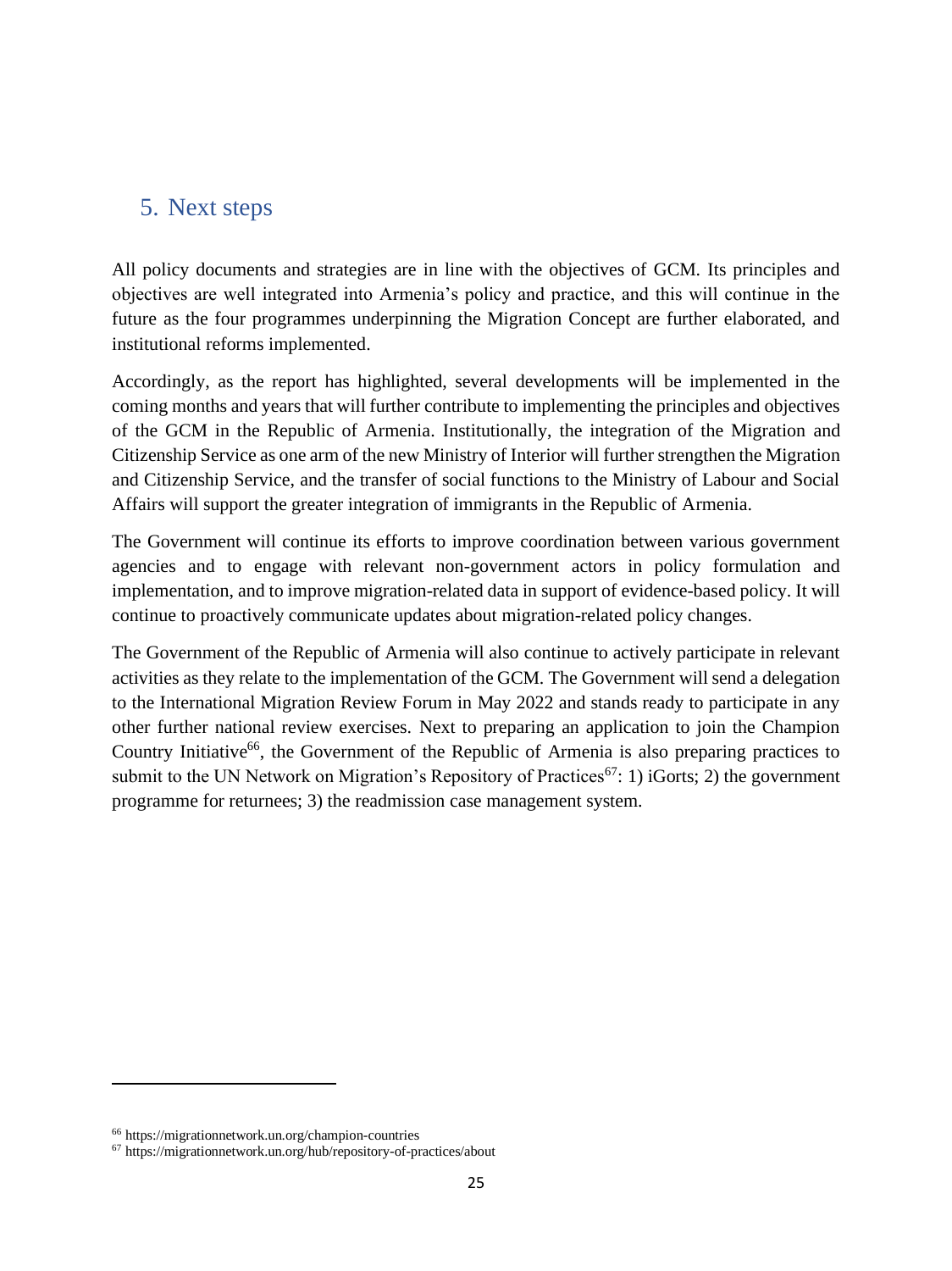# <span id="page-25-0"></span>Annex 1 Migration Concept Mapped to the GCM Principles (Table 1) and Objectives (Table 2)

| Guiding       | Principle  | <b>Explanation</b>                                                                                                                            |
|---------------|------------|-----------------------------------------------------------------------------------------------------------------------------------------------|
| principle     | integrated |                                                                                                                                               |
| People-       | Yes        | The Migration Concept focuses on the migrant as an individual. While not explicitly                                                           |
| centred       |            | stated, the Migration Concept follows a people-centred approach because of its                                                                |
|               |            | focus on the rights and needs of migrants, while balancing these with national                                                                |
|               |            | security interest.                                                                                                                            |
| International | Yes        | Strengthening international (and domestic) cooperation is Goal 8 of 9 in the                                                                  |
| cooperation   |            | Migration Concept. This includes cooperation at the bilateral, regional, and global                                                           |
|               |            | level, particularly with countries that are either the destination for, or origin of<br>migrants.                                             |
| National      | Yes        | National security is one of the four core values underpinning the conceptual                                                                  |
| sovereignty   |            | framework.                                                                                                                                    |
| Rule of law   | Yes        | Importance is accorded to this principle in the management of irregular migration                                                             |
| and due       |            | cases, in the improvement of border referral procedures, in the expulsion process                                                             |
| process       |            | including detention, and in return processes.                                                                                                 |
| Sustainable   | Yes        | The Migration Concept has been designed to support the achievement of the                                                                     |
| development   |            | Sustainable Development Goals. Goal 6 of 9 is to increase the impact of migration                                                             |
|               |            | on sustainable human development in Armenia. Objectives include measures to                                                                   |
|               |            | address brain drain, stimulating migration for the purpose of education, reducing                                                             |
|               |            | labour migration, creating alternatives to labour migration, recognising, and                                                                 |
|               |            | supporting the contribution of Armenian migrants and the Diaspora, steering                                                                   |
|               |            | remittances towards development, fostering closer relations with Armenian                                                                     |
|               |            | communities abroad and stimulating international participation                                                                                |
| Human rights  | Yes        | 'Improvement of the protection of the rights and interests of various migrant groups                                                          |
|               |            | is Goal 4 of 9 in the Migration Concept.                                                                                                      |
| Gender-       | Yes        | Gender is mentioned in the context of 1) capacity building (gender sensitivity) for                                                           |
| responsive    |            | staff of the border guards service; gender-sensitive actions plan to operationalise the                                                       |
| Child-        | Yes        | four envisaged programs to develop migration policy; 3) data disaggregation.                                                                  |
|               |            | The migration concept establishes the objective of improving border referrals and                                                             |
| sensitive     |            | identifies unaccompanied minors as a target group and discusses young people in<br>the context of youth migration and in data disaggregation. |
| Whole-of-     | Yes        | A whole-of-government approach is one of three fundamental principles                                                                         |
| government    |            | underpinning the conceptual framework. Strengthening international (and                                                                       |
| approach      |            | domestic) cooperation is Goal 8 of 9 in the Migration Concept. This includes the                                                              |
|               |            | objective of strengthening cooperation between government agency through                                                                      |
|               |            | information sharing, the establishment of a system for migration crisis management,                                                           |
|               |            | and the linkages between migration and sectoral policies. Increasing the level of                                                             |
|               |            | coordination, uniformity, and effectiveness in the area of Migration Management is                                                            |
|               |            | the ninth goal of the conceptual framework.                                                                                                   |
| Whole-of-     | Yes        | Cooperation is one of the three fundamental principles underpinning the conceptual                                                            |
| society       |            | framework which includes an acknowledgement that 'the effective implementation                                                                |
| approach      |            | of migration policy requires cooperation between domestic authorities, international                                                          |
|               |            | intergovernmental, as well as local and international civil society organisations'.                                                           |
|               |            | Goal 8 of 9 is the 'strengthening international and domestic cooperation in the areas                                                         |
|               |            | of migration management' which includes actions relating to strengthening                                                                     |
|               |            | participation of international organisations and civil society structures of the                                                              |
|               |            | Republic of Armenia                                                                                                                           |

## **Table 1 Assessing the 2021 Migration Concept using the Guiding Principles of the GCM**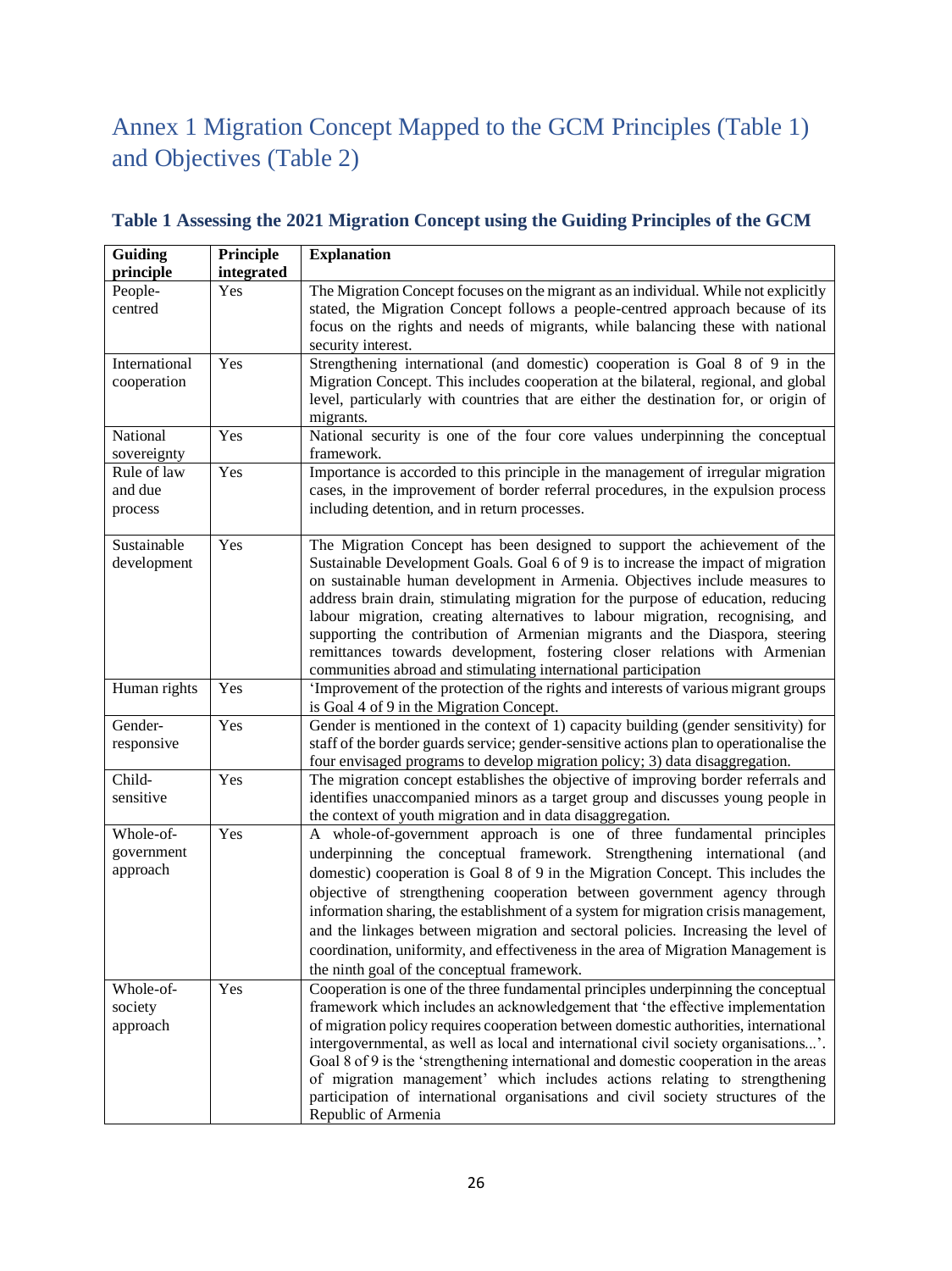**Table 2 Mapping the Objectives of the 2021 Migration Concept (2021) to the GCM Objectives**

| #                | Goal                                                                                                        | <b>Objectives</b>                                                                                                                         | <b>GCM</b><br><b>Objectives</b> |
|------------------|-------------------------------------------------------------------------------------------------------------|-------------------------------------------------------------------------------------------------------------------------------------------|---------------------------------|
| $\boldsymbol{l}$ | Enhancing interconnections between                                                                          | Encouragement of return and repatriation                                                                                                  | 21                              |
|                  | migration management and improvement                                                                        | Assessment of the required volume of                                                                                                      | 1, 2                            |
|                  | of the demographic situation in Armenia                                                                     | immigration flow and stimulation of flows                                                                                                 |                                 |
|                  | and repatriation policies                                                                                   | deemed to be expedient                                                                                                                    |                                 |
|                  |                                                                                                             | Assessment of the outflow impact and                                                                                                      | 1, 2                            |
|                  |                                                                                                             | reduction of target groups outflow                                                                                                        |                                 |
| $\overline{2}$   | Increasing the effectiveness of the fight                                                                   | Prevention of illegal border crossing                                                                                                     | 11                              |
|                  | against irregular and Illegal Migration                                                                     | Improvement of systems for the registration of<br>residence of foreign nationals and the<br>regulation thereof                            | 1, 4, 9, 12                     |
|                  |                                                                                                             | Effective and humane management of<br>irregular migration cases                                                                           | 9, 13                           |
|                  |                                                                                                             | Strengthening supervision over private<br>employment agencies                                                                             | 6                               |
|                  |                                                                                                             | Fight against trafficking in human beings and<br>their exploitation                                                                       | 10                              |
|                  |                                                                                                             | Reduction of irregular migration originating in<br>Armenia                                                                                | 2, 5                            |
|                  |                                                                                                             | Fight against forging visas and documents in<br>Armenia                                                                                   | 9                               |
| $\mathfrak{z}$   | Increasing effectiveness in management<br>of borders, entry, exit and the residence<br>of foreign nationals | Improving systems for identification of<br>persons at the border                                                                          | 4, 11                           |
|                  |                                                                                                             | Improving the process of handing over<br>persons at border crossing points onto the<br>jurisdiction of other structures                   | 7, 11, 12                       |
|                  |                                                                                                             | Review of functionalities of the BMIS from<br>the viewpoint of management of migration<br>flows and taking full advantage thereof         | $\mathbf{1}$                    |
|                  |                                                                                                             | Capacity building for the staff of the border<br>guards service                                                                           | 11                              |
|                  |                                                                                                             | Introduction of migration management agenda<br>into the process of review of visa policies                                                | 12                              |
|                  |                                                                                                             | Improving the policy of issuance and<br>extension of entry visas to<br>the Republic of Armenia                                            | 12                              |
|                  |                                                                                                             | Improvement of the system of granting<br>residence status                                                                                 | 11, 12                          |
|                  |                                                                                                             | Increasing access to information                                                                                                          | 3                               |
|                  |                                                                                                             | Improving the processes of readmission and<br>return in Armenia                                                                           | 12, 21                          |
|                  |                                                                                                             | Improving the process of deportation                                                                                                      | 12, 13, 21                      |
| $\boldsymbol{4}$ | Improvement of the protection of the<br>rights and interests of various migrant                             | Improving the protection of the rights and<br>interests of the citizens of the Republic of                                                | 14, 22                          |
|                  | groups, Improvement of the system of<br>international protection                                            | Armenia in foreign countries<br>Protection of social and health status of the<br>citizens of the Republic of Armenia in foreign<br>states | 14                              |
|                  |                                                                                                             | Improving the protection of the rights of<br>migrants in the Republic of Armenia                                                          | 15, 16, 17                      |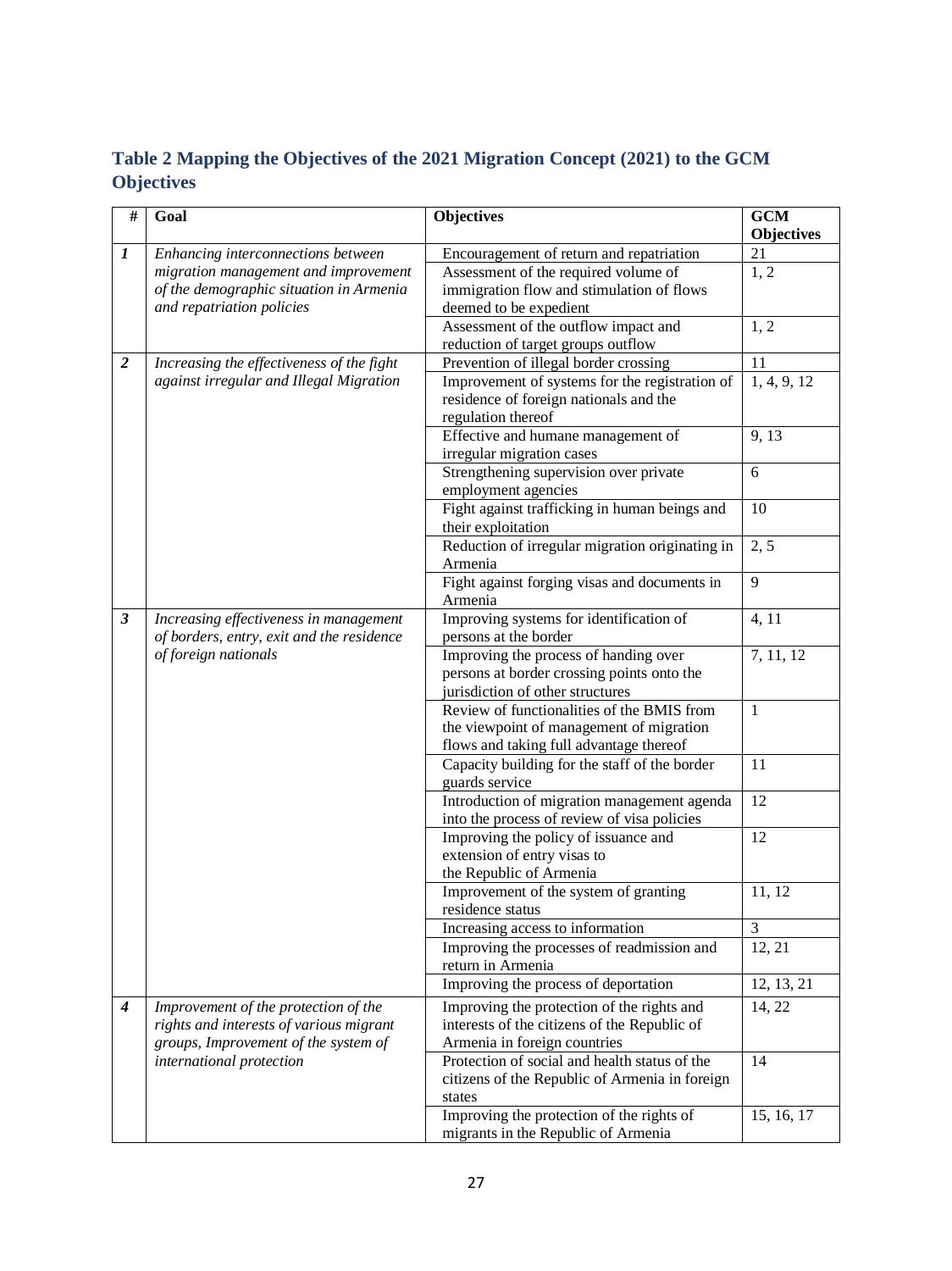|                |                                           | Improving the existing regulation of            | 6, 7, 10       |
|----------------|-------------------------------------------|-------------------------------------------------|----------------|
|                |                                           | employment of foreign                           |                |
|                |                                           | nationals in Armenia                            |                |
|                |                                           | Legal and social protection of internally       | 7, 15          |
|                |                                           | displaced persons and forcefully displaced      |                |
|                |                                           | persons (who are not eligible to apply for      |                |
|                |                                           | refugee status, namely citizens of the Republic |                |
|                |                                           | of Armenia who had moved from Syria,            |                |
|                |                                           | persons who have moved to Armenia from the      |                |
|                |                                           | Republic of Artsakh)                            |                |
|                |                                           | Improvement of the system of international      | 12             |
|                |                                           | protection                                      |                |
|                |                                           | Strengthening quality control over and          | 12             |
|                |                                           | effectiveness of asylum procedures              |                |
| 5              | Reforming the organisation of integration | Increasing access to education, health and      | 15             |
|                | of foreign nationals and reintegration of | social support, and the protection of rights    |                |
|                | returnees in Armenia, as well as          | Cultural integration                            | 16             |
|                | improving the environment for receiving   | Reforming civic integration                     | 16             |
|                | foreigners in Armenia                     | Support to employment and economic              | 16, 18         |
|                |                                           | integration                                     |                |
|                |                                           | Establishment of a receptive and hospitable     | 16, 17         |
|                |                                           | environment in Armenia                          |                |
| 6              | Increasing the impact of migration on     | Prevention of the brain drain and reduction of  | $\sqrt{2}$     |
|                | sustainable human development in          | target groups outflow                           |                |
|                | Armenia                                   | Stimulation of migration for the purpose of     | 18             |
|                |                                           | education and exchange of experience            |                |
|                |                                           | Reduction of labour migration                   | $\overline{2}$ |
|                |                                           | Reduction of the negative impact of migration   | $\overline{2}$ |
|                |                                           | and decreasing risks thereof, creation of       |                |
|                |                                           | alternatives to traditional formats and         |                |
|                |                                           | directions (Commonwealth of Independent         |                |
|                |                                           | States (CIS))                                   |                |
|                |                                           | Revealing the intellectual and economic         | 19             |
|                |                                           | potential of migrants and the Diaspora and      |                |
|                |                                           | introducing mechanisms to apply said            |                |
|                |                                           | potential to Armenia's sustainable human        |                |
|                |                                           | development.                                    |                |
|                |                                           | Steering remittances received from abroad       | 20             |
|                |                                           | towards development:                            |                |
|                |                                           | Fostering closer relations with the Armenian    | 19             |
|                |                                           | communities in foreign countries                |                |
|                |                                           | Stimulating international participation         | 23             |
| $\overline{7}$ | Increasing the level of preparedness to   | Creation of a system for emergency              | 7, 23          |
|                | respond to migration crises               | management of migration                         |                |
|                |                                           | Emergency management of borders                 | 11             |
|                |                                           | Creation of flexible systems for international  | 12             |
|                |                                           | protection of migration                         |                |
|                |                                           | Creation of mechanisms for statistical          | 1, 23          |
|                |                                           | accounting, monitoring and bilateral transfer   |                |
|                |                                           | of information                                  |                |
|                |                                           | Creations of system for documenting,            | 4, 12          |
|                |                                           | registering and referral of displaced persons   |                |
|                |                                           | Ensuring infrastructure                         | $\overline{7}$ |
|                |                                           | Creation of mechanisms for ensuring the         | $\overline{7}$ |
|                |                                           | security of persons and for providing           |                |
|                |                                           | emergency support                               |                |